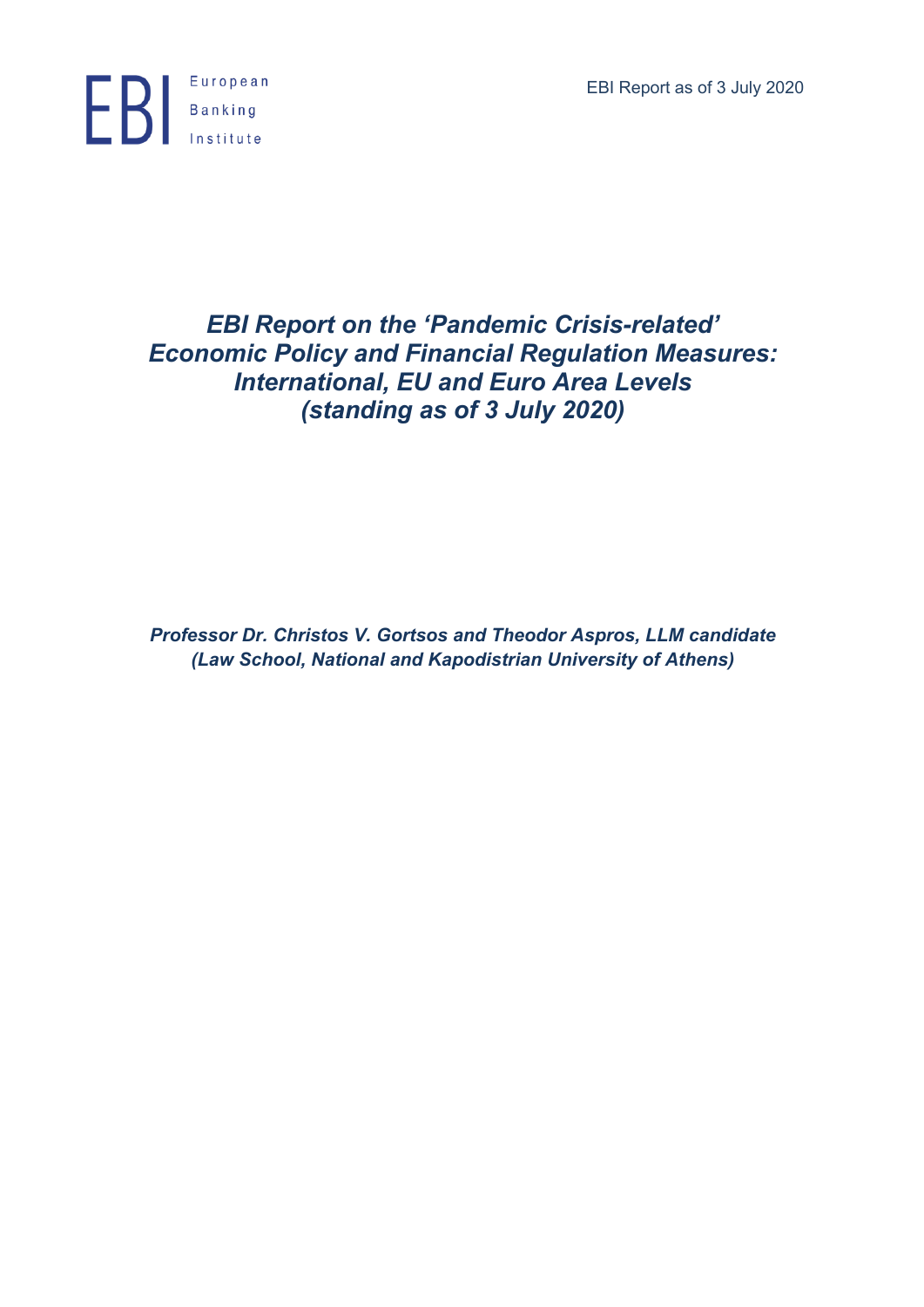**Exerche Stanking**<br>Institute

# **TABLE OF CONTENTS**

# **I. Economic Policy Measures**

**A. Monetary Policy Measures: European Central Bank (ECB) – Eurosystem** 

# **B. Other Economic Policy Measures**

- 1. EU Council Eurogroup Reports and Statements
- 2. Council of the EU
- 3. European Parliament and Council of the EU
- 4. European Commission
	- Decisions and Regulations
	- Proposals for legislative acts
	- Communications / Guidelines / Recommendations
	- Other
- 5. Measures taken by Member States
- 6. Organisation for Economic Co-operation and Development (OECD

# **II. Financial Stability – Banking Regulation**

# **A. International Level**

- 1. Financial Stability Board (FSB)
- 2. Basel Committee on Banking Supervision (BCBS)
- 3. International Association of Deposit Insurers (IADI)

# **B. EU – Euro Area Level**

- 1. ECB Single Supervisory Mechanism (SSM)
- 2. European Banking Authority (EBA)
- 3. Single Resolution Board (SRB)
- 4. European Systemic Risk Board (ESRB)

# **III. Capital Markets Regulation**

- **A. International Level: International Organization of Securities Commissions (IOSCO)**
- **B. EU Level: European Securities and Markets Authority (ESMA)**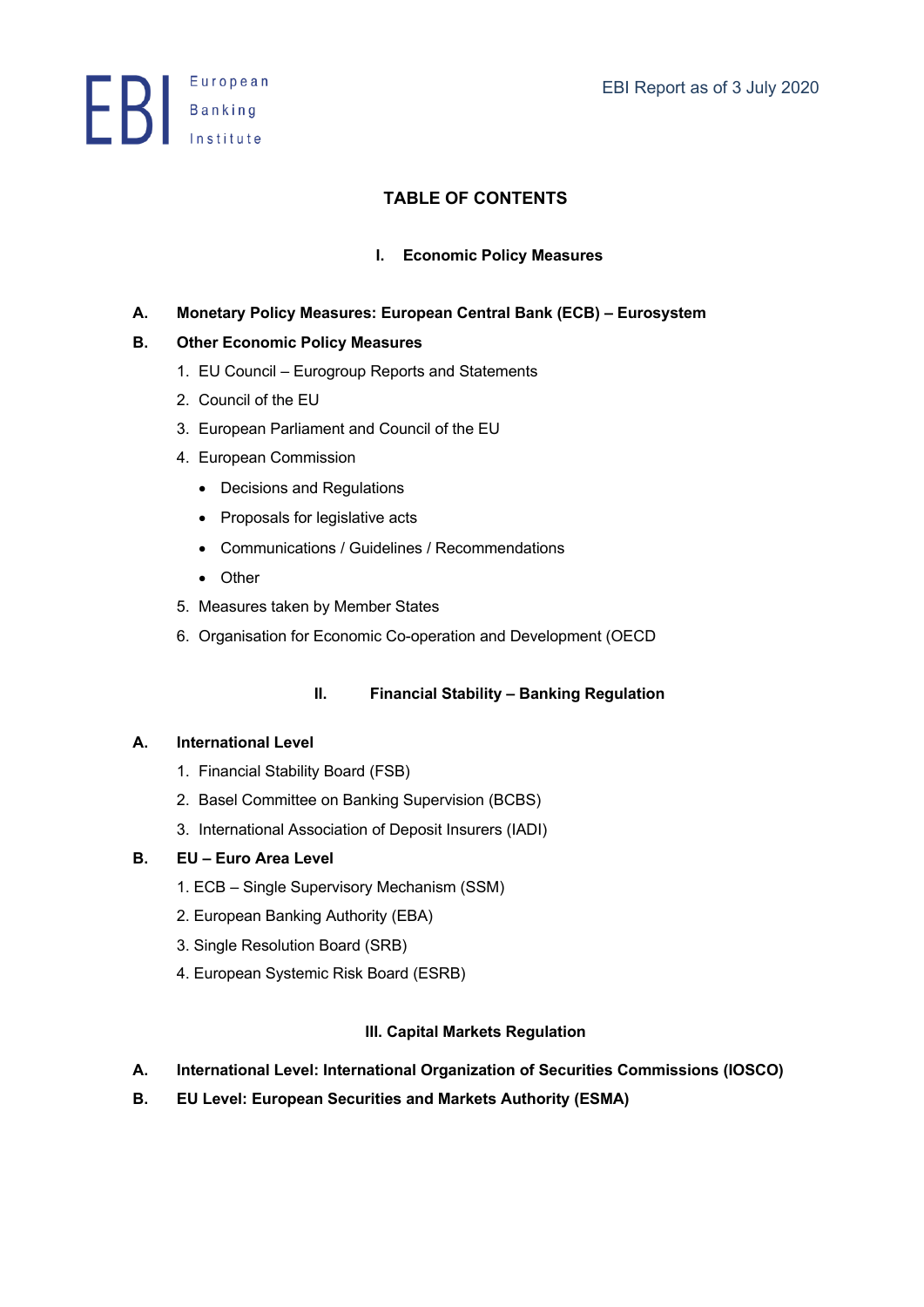

#### **I. Economic Policy Measures**

**A. Monetary Policy Measures: European Central Bank (ECB) – Eurosystem**

New Eurosystem repo facility to provide euro liquidity to non-euro area central banks: https://www.ecb.europa.eu/press/pr/date/2020/html/ecb.pr200625~60373986e5.en.html **(25/6)**

Opinion of the ECB of 8 May 2020 on a proposal for a regulation on the establishment of a European instrument for temporary support to mitigate unemployment risks in an emergency (SURE) following the COVID-19 outbreak (CON/2020/14, OJ C 190, 8.6.2020, p. 1): https://eur-lex.europa.eu/legalcontent/EN/TXT/?uri=uriserv:OJ.C\_.2020.190.01.0001.01.ENG&toc=OJ:C:2020:190:TOC **(8/6)**

Monetary policy decisions:

https://www.ecb.europa.eu/press/pr/date/2020/html/ecb.mp200604~a307d3429c.en.html **(4/6)**

Guideline (EU) 2020/634 of the ECB of 7 May 2020 amending Guideline ECB/2014/31 on additional temporary measures relating to Eurosystem refinancing operations and eligibility of collateral (ECB/2020/29, OJ L 148, 11.5.2020, p. 10): https://eur-lex.europa.eu/legalcontent/EN/TXT/?uri=uriserv:OJ.L\_.2020.148.01.0010.01.ENG&toc=OJ:L:2020:148:FULL **(11/5)**

Decision (EU) 2020/614 of the European Central Bank of 30 April 2020 amending Decision (EU) 2019/1311 on a third series of targeted longer-term refinancing operations (ECB/2020/25, OJ L 141, 5.5.2020, p. 28): https://eur-lex.europa.eu/legal-

content/EN/TXT/?uri=uriserv:OJ.L\_.2020.141.01.0028.01.ENG&toc=OJ:L:2020:141:TOC **(5/5)**

ECB announces new pandemic emergency longer-term refinancing operations: https://www.ecb.europa.eu/press/pr/date/2020/html/ecb.pr200430\_1~477f400e39.en.html **(30/4)**

ECB recalibrates targeted lending operations to further support real economy: https://www.ecb.europa.eu/press/pr/date/2020/html/ecb.pr200430~fa46f38486.en.html **(30/4)**

ECB communication to reporting agents on the extension of deadlines for the reporting of statistical information in the context of COVID-19:

https://www.ecb.europa.eu/pub/pdf/other/ecb.200429\_extension\_deadlines\_statistical\_info\_covid~13f0c6dc a1.en.pdf?73e15e0d647950b36b682dc9dddbe5c5 **(29/4)**

ECB takes steps to mitigate impact of possible rating downgrades on collateral availability: https://www.ecb.europa.eu/press/pr/date/2020/html/ecb.pr200422\_1~95e0f62a2b.en.html **(22/4)**

Regulation (EU) 2020/533 of the European Central Bank of 15 April 2020 on the extension of deadlines for the reporting of statistical information (ECB/2020/23, OJ L 119, 17.4.2020, p. 15): https://eurlex.europa.eu/legal-

content/EN/TXT/?uri=uriserv:OJ.L\_.2020.119.01.0015.01.ENG&toc=OJ:L:2020:119:FULL **(17/4)**

ECB communication to reporting agents on the collection of statistical information in the context of COVID-19:

https://www.ecb.europa.eu/pub/pdf/other/ecb.200415\_communication\_reporting\_agents\_on\_statistical\_info \_covid~563fccc78b.en.pdf **(15/4)**

Guideline (EU) 2020/515 of the ECB of 7 April 2020 amending Guideline ECB/2014/31 on additional temporary measures relating to Eurosystem refinancing operations and eligibility of collateral (ECB/2020/21, OJ L 110I, 8.4.2020, p. 26): https://eur-lex.europa.eu/legalcontent/EN/TXT/?uri=uriserv:OJ.LI.2020.110.01.0026.01.ENG&toc=OJ:L:2020:110I:FULL **(8/4)**

Decision (EU) 2020/506 of the ECB of 7 April 2020 amending Guideline (EU) 2015/510 on the implementation of the Eurosystem monetary policy framework and Guideline (EU) 2016/65 on the valuation haircuts applied in the implementation of the Eurosystem monetary policy framework (ECB/2020/20, OJ L 109I, 7.4.2020, p. 1): https://eur-lex.europa.eu/legal-

content/EN/TXT/?uri=uriserv:OJ.LI.2020.109.01.0001.01.ENG&toc=OJ:L:2020:109I:FULL **(7/4)**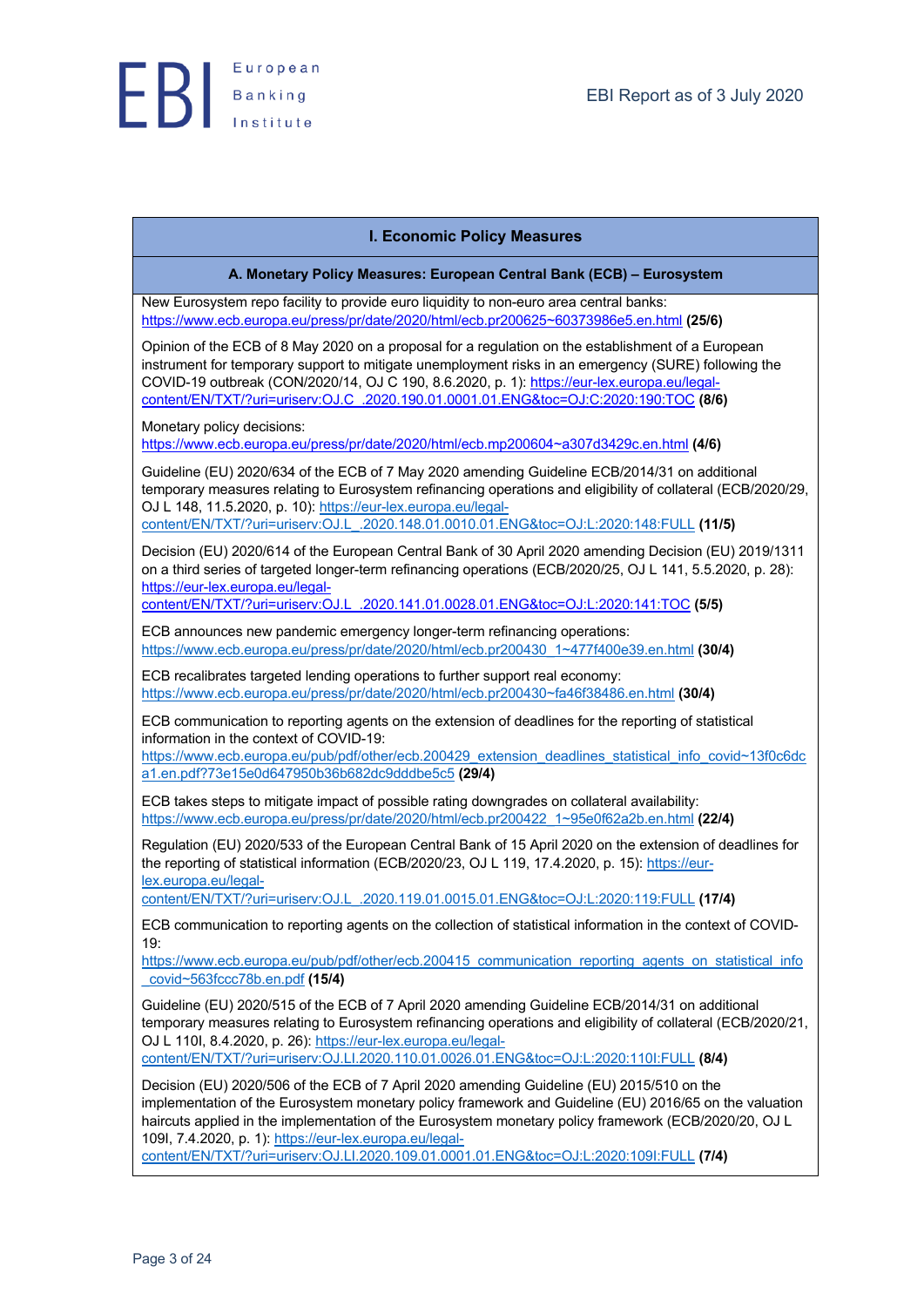

ECB announces package of temporary collateral easing measures: https://www.ecb.europa.eu/press/pr/date/2020/html/ecb.pr200407~2472a8ccda.en.html **(7/4)**

ECB extends review of its monetary policy strategy until mid-2021: https://www.ecb.europa.eu/press/pr/date/2020/html/ecb.pr200402~942a1358ee.en.html **(2/4)**

Decision (EU) 2020/441 of the ECB of 24 March 2020 amending Decision (EU) 2016/948 of the European Central Bank on the implementation of the corporate sector purchase programme (ECB/2020/18, OJ L 91, 25.3.2020, p. 5): https://eur-lex.europa.eu/legalcontent/EN/TXT/?uri=uriserv:OJ.L\_.2020.091.01.0005.01.ENG&toc=OJ:L:2020:091:FULL **(25/3)**

Decision (EU) 2020/440 of the ECB of 24 March 2020 on a temporary pandemic emergency purchase

programme (ECB/2020/17, OJ L 91, 25.3.2020, p. 1): https://eur-lex.europa.eu/legalcontent/EN/TXT/?uri=uriserv:OJ.L\_.2020.091.01.0001.01.ENG&toc=OJ:L:2020:091:FULL **(25/3)**

Decision (EU) 2020/407 of the European Central Bank of 16 March 2020 amending Decision (EU) 2019/1311 on a third series of targeted longer-term refinancing operations (ECB/2020/13, OJ L 80, 17.3.2020, p. 23): https://eur-lex.europa.eu/legalcontent/EN/TXT/?qid=1584535316067&uri=CELEX:32020D0407 **(17/3)**

ECB announces easing of conditions for targeted longer-term refinancing operations (TLTRO III): https://www.ecb.europa.eu/press/pr/date/2020/html/ecb.pr200312\_1~39db50b717.en.html **(12/3)**

ECB announces measures to support bank liquidity conditions and money market activity: https://www.ecb.europa.eu/press/pr/date/2020/html/ecb.pr200312\_2~06c32dabd1.en.html **(12/3)**

### **B. Other Economic Policy Measures**

#### **1. EU Council – Eurogroup Reports and Statements**

Eurogroup Statement on the Pandemic Crisis Support: https://www.consilium.europa.eu/el/press/pressreleases/2020/05/08/eurogroup-statement-on-the-pandemic-crisis-supportn **(8/5)**

Report on the comprehensive economic policy response to the COVID-19 pandemic: https://www.consilium.europa.eu/en/press/press-releases/2020/04/09/report-on-the-comprehensiveeconomic-policy-response-to-the-covid-19-pandemic **(9/4)**

# **2. Council of the EU**

Council Recommendation (EU) 2020/912 of 30 June 2020 on the temporary restriction on non-essential travel into the EU and the possible lifting of such restriction (OJ L 208I, 1.7.2020, p. 1): https://eurlex.europa.eu/legal-

content/EN/TXT/?uri=uriserv:OJ.LI.2020.208.01.0001.01.ENG&toc=OJ:L:2020:208I:TOC **(1/7)**

Council Directive (EU) 2020/876 of 24 June 2020 amending Directive 2011/16/EU to address the urgent need to defer certain time limits for the filing and exchange of information in the field of taxation because of the COVID-19 pandemic (OJ L 204, 26.6.2020, p. 46): https://eur-lex.europa.eu/legalcontent/EN/TXT/?uri=uriserv:OJ.L\_.2020.204.01.0046.01.ENG&toc=OJ:L:2020:204:TOC **(26/6)**

Council Decision (EU) 2020/768 of 9 June 2020 amending Decision (EU) 2016/915 as regards the reference period intended to be used for measuring the growth of CO2 emissions, to take account of the consequences of the COVID-19 pandemic in the context of CORSIA (OJ L 187, 12.6.2020, p. 10): https://eurlex.europa.eu/legalcontent/EN/TXT/?uri=uriserv:OJ.L\_.2020.187.01.0010.01.ENG&toc=OJ:L:202 0:187:TOC **(12/6)**

Council Decision (EU) 2020/702 of 20 May 2020 further extending the temporary derogation from the Council's Rules of Procedure introduced by Decision (EU) 2020/430 and extended by Decision (EU) 2020/556 in view of the travel difficulties caused by the COVID-19 pandemic in the Union (OJ L 165, 27.5.2020, p. 38): https://eur-lex.europa.eu/legal-

content/EN/TXT/?uri=uriserv:OJ.L\_.2020.165.01.0038.01.ENG&toc=OJ:L:2020:165:FULL **(27/5)**

Council Regulation (EU) 2020/699 of 25 May 2020 on temporary measures concerning the general meetings of European companies (SEs) and of European Cooperative Societies (SCEs) (OJ L 165,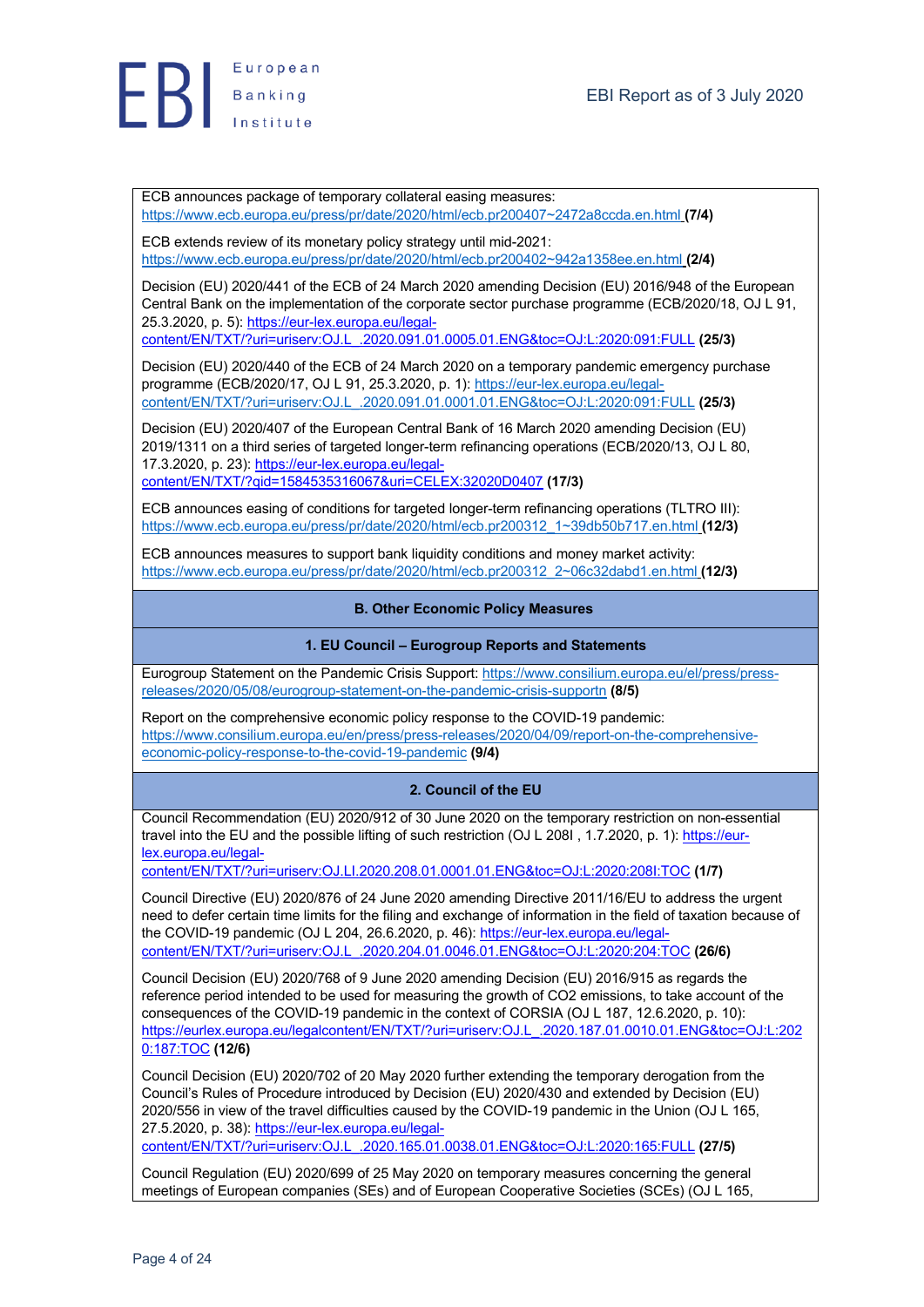

27.5.2020, p. 25): https://eur-lex.europa.eu/legalcontent/EN/TXT/?uri=uriserv:OJ.L\_.2020.165.01.0025.01.ENG&toc=OJ:L:2020:165:FULL **(27/5)**

Council Regulation (EU) 2020/672 of 19 May 2020 on the establishment of a European instrument for temporary support to mitigate unemployment risks in an emergency (SURE) following the COVID-19 outbreak (OJ L 159, 20.5.2020, p. 1): https://eur-lex.europa.eu/legalcontent/EN/TXT/?uri=uriserv:OJ.L\_.2020.159.01.0001.01.ENG&toc=OJ:L:2020:159:TOC **(20/5)**

Council Regulation (EU) 2020/521 of 14 April 2020 activating the emergency support under Regulation (EU) 2016/369, and amending its provisions taking into account the COVID-19 outbreak (OJ L 117, 15.4.2020, p. 3): https://eur-lex.europa.eu/legal-content/EN/TXT/?uri=CELEX:32020R0521 **(15/4)**

Council conclusions on Covid-19 (OJ C 57, 20.2.2020, p. 4): https://eur-lex.europa.eu/legalcontent/EN/TXT/?uri=CELEX:52020XG0220(01) **(20/2)**

# **3. European Parliament and Council of the EU**

Regulation (EU) 2020/873 of the European Parliament and of the Council of 24 June 2020 amending Regulations (EU) No 575/2013 and (EU) 2019/876 as regards certain adjustments in response to the COVID-19 pandemic (OJ L 204, 26.6.2020, p. 4): https://eur-lex.europa.eu/legalcontent/EN/TXT/?uri=uriserv:OJ.L\_.2020.204.01.0004.01.ENG&toc=OJ:L:2020:204:TOC **(26/6)**

Regulation (EU) 2020/872 of the European Parliament and of the Council of 24 June 2020 amending Regulation (EU) No 1305/2013 as regards a specific measure to provide exceptional temporary support under the European Agricultural Fund for Rural Development (EAFRD) in response to the COVID-19 outbreak (OJ L 204, 26.6.2020, p. 1): https://eur-lex.europa.eu/legalcontent/EN/TXT/?uri=uriserv:OJ.L\_.2020.204.01.0001.01.ENG&toc=OJ:L:2020:204:TOC **(26/6)**

Decision (EU) 2020/701 of the European Parliament and of the Council of 25 May 2020 on providing macrofinancial assistance to enlargement and neighbourhood partners in the context of the COVID-19 pandemic (OJ L 165, 27.5.2020, p. 31): https://eur-lex.europa.eu/legalcontent/EN/TXT/?uri=uriserv:OJ.L\_.2020.165.01.0031.01.ENG&toc=OJ:L:2020:165:FULL **(27/5)**

Directive (EU) 2020/700 of the European Parliament and of the Council of 25 May 2020 amending Directives (EU) 2016/797 and (EU) 2016/798, as regards the extension of their transposition periods (OJ L 165, 27.5.2020, p. 27): https://eur-lex.europa.eu/legalcontent/EN/TXT/?uri=uriserv:OJ.L\_.2020.165.01.0027.01.ENG&toc=OJ:L:2020:165:FULL **(27/5)**

Regulation (EU) 2020/698 of the European Parliament and of the Council of 25 May 2020 laying down

specific and temporary measures in view of the COVID-19 outbreak concerning the renewal or extension of certain certificates, licences and authorisations and the postponement of certain periodic checks and periodic training in certain areas of transport legislation ( OJ L 165, 27.5.2020, p. 10): https://eurlex.europa.eu/legal-

content/EN/TXT/?uri=uriserv:OJ.L\_.2020.165.01.0010.01.ENG&toc=OJ:L:2020:165:FULL **(27/5)**

Regulation (EU) 2020/697 of the European Parliament and of the Council of 25 May 2020 amending Regulation (EU) 2017/352, so as to allow the managing body of a port or the competent authority to provide flexibility in respect of the levying of port infrastructure charges in the context of the COVID-19 outbreak (OJ L 165, 27.5.2020, p. 7): https://eur-lex.europa.eu/legal-

content/EN/TXT/?uri=uriserv:OJ.L\_.2020.165.01.0007.01.ENG&toc=OJ:L:2020:165:FULL **(27/5)**

Regulation (EU) 2020/696 of the European Parliament and of the Council of 25 May 2020 amending Regulation (EC) No 1008/2008 on common rules for the operation of air services in the Community in view of the COVID-19 pandemic (OJ L 165, 27.5.2020, p. 1): https://eur-lex.europa.eu/legalcontent/EN/TXT/?uri=uriserv%3AOJ.L\_.2020.165.01.0001.01.ENG&toc=OJ%3AL%3A2020%3A165%3AFU LL **(27/5)**

Regulation (EU) 2020/560 of the European Parliament and of the Council of 23 April 2020 amending Regulations (EU) No 508/2014 and (EU) No 1379/2013 as regards specific measures to mitigate the impact of the COVID-19 outbreak in the fishery and aquaculture sector (OJ L 130, 24.4.2020, p. 11): https://eurlex.europa.eu/legal-content/EN/TXT/?uri=CELEX:32020R0560 **(24/4)**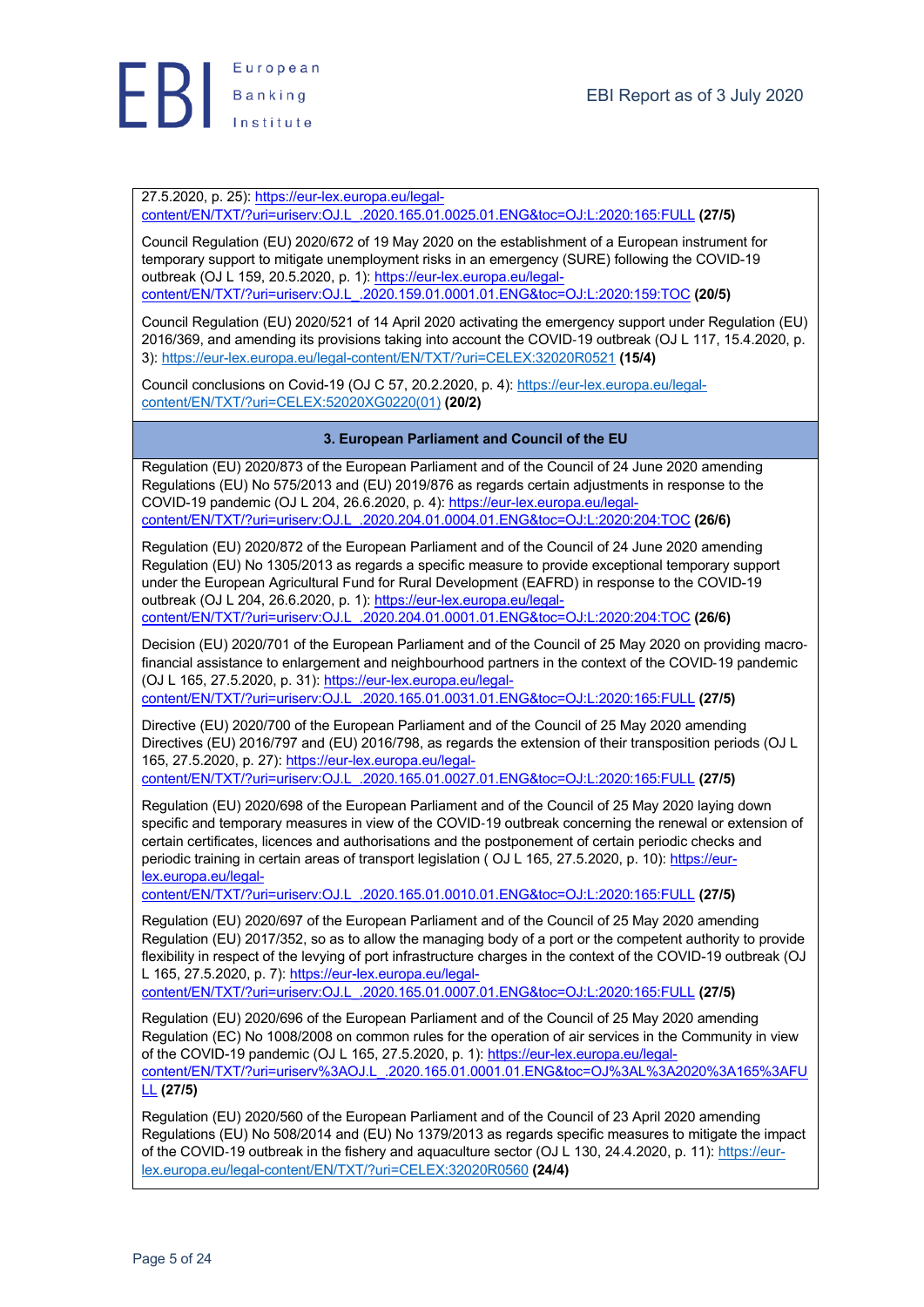



Regulation (EU) 2020/558 of the European Parliament and of the Council of 23 April 2020 amending Regulations (EU) No 1301/2013 and (EU) No 1303/2013 as regards specific measures to provide exceptional flexibility for the use of the European Structural and Investments Funds in response to the COVID-19 outbreak (OJ L 130, 24.4.2020, p. 1): https://eur-lex.europa.eu/legalcontent/EN/TXT/?uri=CELEX:32020R0558 **(24/4)**

Regulation (EU) 2020/558 of the European Parliament and of the Council of 23 April 2020 amending Regulations (EU) No 1301/2013 and (EU) No 1303/2013 as regards specific measures to provide exceptional flexibility for the use of the European Structural and Investments Funds in response to the COVID-19 outbreak: https://eur-lex.europa.eu/eli/reg/2020/558/oj (OJ L 130, 24.4.2020, p.1) **(24/4)**

Regulation (EU) 2020/559 of the European Parliament and of the Council of 23 April 2020 amending Regulation (EU) No 223/2014 as regards the introduction of specific measures for addressing the outbreak of COVID-19 (OJ L 130, 24.4.2020, p. 7): https://eur-lex.europa.eu/legalcontent/EN/TXT/?uri=CELEX:32020R0559 **(24/4)**

Decision (EU) 2020/547 of the European Parliament and of the Council of 17 April 2020 on the mobilisation of the Contingency Margin in 2020 to provide emergency assistance to Member States and further reinforce the Union Civil Protection Mechanism/rescEU in response to the COVID-19 outbreak (OJ L 125, 21.4.2020, p. 5): https://eur-lex.europa.eu/legal-content/EN/TXT/?uri=CELEX:32020D0547 **(21/4)**

Decision (EU) 2020/546 of the European Parliament and of the Council of 17 April 2020 on the mobilisation of the Flexibility Instrument to finance immediate budgetary measures in the context of the COVID-19 outbreak (OJ L 125, 21.4.2020, p. 3): https://eur-lex.europa.eu/legalcontent/EN/TXT/?uri=CELEX:32020D0546 **(21/4)**

Decision (EU) 2020/545 of the European Parliament and of the Council of 17 April 2020 on the mobilisation of the Flexibility Instrument to finance immediate budgetary measures in the context of the COVID-19 outbreak and a reinforcement of the European Public Prosecutor's Office (OJ L 125, 21.4.2020, p. 1): https://eur-lex.europa.eu/legal-content/EN/TXT/?uri=CELEX:32020D0545 **(21/4)**

Regulation (EU) 2020/461 of the European Parliament and of the Council of 30 March 2020 amending Council Regulation (EC) No 2012/2002 in order to provide financial assistance to Member States and to countries negotiating their accession to the Union that are seriously affected by a major public health emergency (OJ L 99, 31.3.2020, p. 9): https://eur-lex.europa.eu/legalcontent/EN/TXT/?uri=CELEX:32020R0461 **(31/3)**

Regulation (EU) 2020/460 of the European Parliament and of the Council of 30 March 2020 amending Regulations (EU) No 1301/2013, (EU) No 1303/2013 and (EU) No 508/2014 as regards specific measures to mobilise investments in the healthcare systems of Member States and in other sectors of their economies in response to the COVID-19 outbreak (Coronavirus Response Investment Initiative) (OJ L 99, 31.3.2020, p. 5): https://eur-lex.europa.eu/legal-content/EN/TXT/?uri=CELEX:32020R0460 **(31/3)**

Regulation (EU) 2020/459 of the European Parliament and of the Council of 30 March 2020 amending Council Regulation (EEC) No 95/93 on common rules for the allocation of slots at Community airports (OJ L 99, 31.3.2020, p. 1): https://eur-lex.europa.eu/legal-content/EN/TXT/?uri=CELEX:32020R0459 **(31/3)**

# **4. European Commission**

#### **Decisions and Regulations**

Commission Implementing Regulation (EU) 2020/910 of 30 June 2020 amending Implementing Regulations (EU) 2015/1998, (EU) 2019/103 and (EU) 2019/1583 as regards the re-designation of airlines, operators and entities providing security controls for cargo and mail arriving from third countries, as well as the postponement of certain regulatory requirements in the area of cybersecurity, background check, explosive detection systems equipment standards, and explosive trace detection equipment, because of the COVID-19 pandemic (OJ L 208, 1.7.2020, p. 43): https://eur-lex.europa.eu/legalcontent/EN/TXT/?uri=uriserv:OJ.L\_.2020.208.01.0043.01.ENG&toc=OJ:L:2020:208:TOC **(1/7)**

Commission Implementing Regulation (EU) 2020/891 of 26 June 2020 amending Implementing Regulation (EU) No 447/2014 as regards specific provisions to align the provisions for the implementation of crossborder cooperation programmes financed under the Instrument for Pre-accession Assistance (IPA) with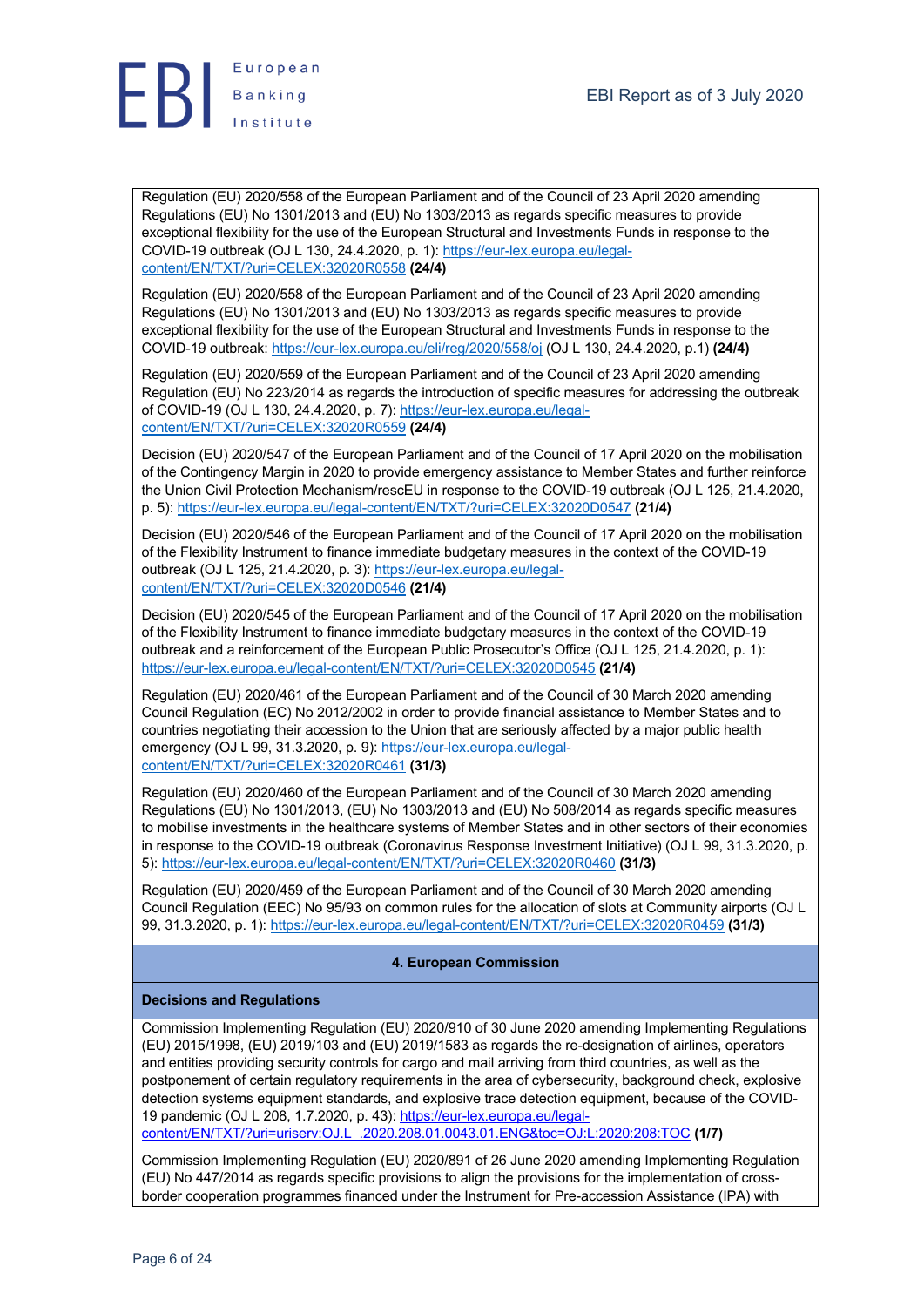

specific measures in response to the COVID-19 pandemic (OJ L 206, 30.6.2020, p. 3): https://eurlex.europa.eu/legal-

content/EN/TXT/?uri=uriserv:OJ.L\_.2020.206.01.0003.01.ENG&toc=OJ:L:2020:206:TOC **(30/6)**

Commission Delegated Regulation (EU) 2020/884 of 4 May 2020 derogating in respect of the year 2020 from Delegated Regulation (EU) 2017/891 as regards the fruit and vegetables sector and from Delegated Regulation (EU) 2016/1149 as regards the wine sector in connection with the COVID-19 pandemic (OJ L 205, 29.6.2020, p. 1): https://eur-

lex.europa.eu/legalcontent/EN/TXT/?uri=uriserv:OJ.L\_.2020.205.01.0001.01.ENG&toc=OJ:L:2020:205:TOC **(29/6)**

Commission Implementing Regulation (EU) 2020/879 of 23 June 2020 amending Implementing Regulation (EU) No 897/2014 as regards specific provisions to align the provisions for the implementation of crossborder cooperation programmes financed under the European Neighbourhood Instrument with specific measures in response to the COVID-19 pandemic (OJ L 203, 26.6.2020, p. 59): https://eurlex.europa.eu/legal-

content/EN/TXT/?uri=uriserv:OJ.L\_.2020.203.01.0059.01.ENG&toc=OJ:L:2020:203:TOC **(26/6)**

Commission Delegated Regulation (EU) 2020/866 of 28 May 2020 amending Delegated Regulation (EU) 2016/101 supplementing Regulation (EU) No 575/2013 of the European Parliament and of the Council with regard to regulatory technical standards for prudent valuation under Article 105(14) of Regulation (EU) No 575/2013 (OJ L 201, 25.6.2020, p. 1): https://eur-

lex.europa.eu/legalcontent/EN/TXT/?uri=uriserv:OJ.L\_.2020.201.01.0001.01.ENG&toc=OJ:L:2020:201:TOC **(25/6)**

Commission Implementing Regulation (EU) 2020/746 of 4 June 2020 amending Implementing Regulation (EU) 2019/947 as regards postponing dates of application of certain measures in the context of the COVID-19 pandemic (OJ L 176, 5.6.2020, p. 13): https://eur-lex.europa.eu/legalcontent/EN/TXT/?uri=uriserv:OJ.L\_.2020.176.01.0013.01.ENG&toc=OJ:L:2020:176:TOC **(5/6)**

Commission Implementing Regulation (EU) 2020/745 of 4 June 2020 amending Regulation (EU) 2018/1042 as regards postponing dates of application of certain measures in the context of the COVID-19 pandemic (OJ L 176, 5.6.2020, p. 11): https://eur-lex.europa.eu/legalcontent/EN/TXT/?uri=uriserv:OJ.L\_.2020.176.01.0011.01.ENG&toc=OJ:L:2020:176:TOC **(5/6)**

Commission Implementing Regulation (EU) 2020/568 of 23 April 2020 making the exportation of certain products subject to the production of an export authorization (OJ L 129, 24.4.2020, p. 7): https://eurlex.europa.eu/legal-content/EN/TXT/?uri=CELEX:32020R0568 **(24/4)**

Commission Decision (EU) 2020/491 of 3 April 2020 on relief from import duties and VAT exemption on importation granted for goods needed to combat the effects of the COVID-19 outbreak during 2020 (OJ L 103I , 3.4.2020, p. 1): https://eur-lex.europa.eu/legal-content/EN/TXT/?uri=CELEX:32020D0491 **(3/4)**

Commission Implementing Regulation (EU) 2020/466 of 30 March 2020 on temporary measures to contain risks to human, animal and plant health and animal welfare during certain serious disruptions of Member States' control systems due to coronavirus disease (COVID-19) (OJ L 98, 31.3.2020, p. 30): https://eurlex.europa.eu/legal-content/EN/TXT/?uri=CELEX:32020R0466 **(31/3)**

Commission Implementing Decision (EU) 2020/452 of 26 March 2020 amending Implementing Decision (EU) 2019/570 as regards capacities established to respond to low probability risks with a high impact (OJ L 94I , 27.3.2020, p. 1): https://eur-lex.europa.eu/legal-content/EN/TXT/?uri=CELEX:32020D0452 **(27/3)**

Commission Implementing Decision (EU) 2020/414 of 19 March 2020 amending Implementing Decision (EU) 2019/570 as regards medical stockpiling rescEU capacities (OJ L 82I , 19.3.2020, p. 1): https://eurlex.europa.eu/legal-content/EN/TXT/?uri=CELEX:32020D0414 **(19/3)**

Commission Implementing Regulation (EU) 2020/402 of 14 March 2020 making the exportation of certain products subject to the production of an export authorisation (OJ L 077I, 15.3.2020, p. 1): https://eurlex.europa.eu/legal-content/EN/TXT/?uri=CELEX%3A02020R0402-20200321 **(15/3)**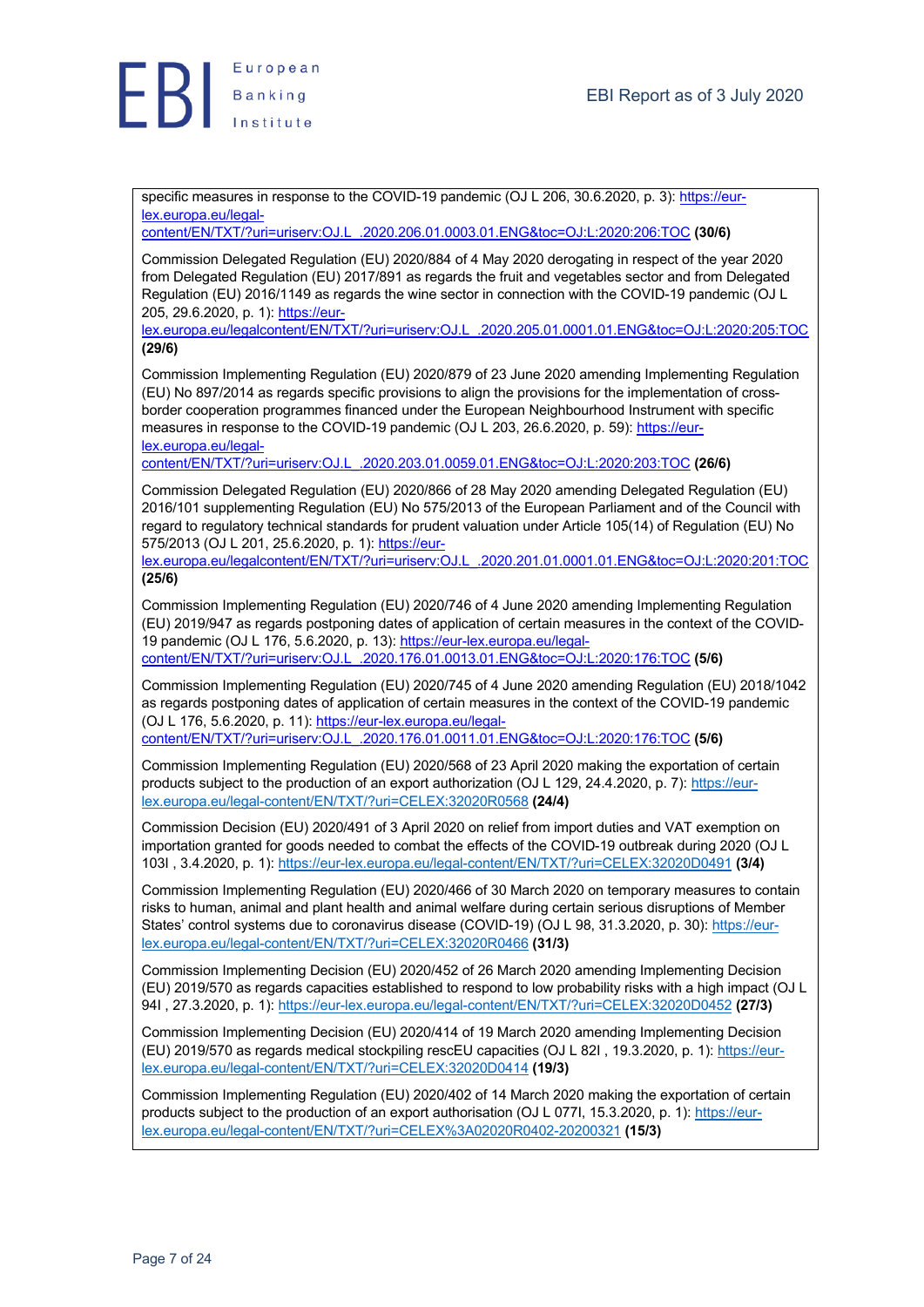

#### **Proposals for legislative acts**

Commission Regulation (EU) …/… of 2.7.2020 amending Regulation (EU) No 1407/2013 as regards its prolongation and amending Regulation (EU) No 651/2014 as regards its prolongation and relevant adjustments (C 2020 4349 final):

https://ec.europa.eu/competition/state\_aid/what\_is\_new/prolongation\_gber\_deminimis\_en.pdf **(2/7)**

Proposal for a Council Regulation establishing a European Union Recovery Instrument to support the recovery in the aftermath of the COVID-19 pandemic (COM 2020 441 final): https://ec.europa.eu/info/sites/info/files/about\_the\_european\_commission/eu\_budget/com\_2020\_441\_en\_ac t\_part1\_v13.pdf **(28/5)**

Proposal for a Regulation of the European Parliament and of the Council amending Regulation (EU) No 223/2014 as regards the introduction of specific measures for addressing the COVID-19 crisis (COM 2020 223 final): https://ec.europa.eu/info/sites/info/files/com\_2020\_223\_2\_en\_act\_part1\_v8.pdf **(28/5)**

Amended proposal for a Regulation of the European Parliament and of the Council establishing the Just Transition Fund (COM 2020 460 final):

https://ec.europa.eu/info/sites/info/files/about\_the\_european\_commission/eu\_budget/com\_2020\_460\_en\_ac t\_v6.pdf **(28/5)**

Proposal for a Regulation of the European Parliament and of the Council establishing a Recovery and Resilience Facility (COM 2020 408 final):

https://ec.europa.eu/info/sites/info/files/com\_2020\_408\_en\_act\_part1\_v9.pdf **(28/5)**

Proposal for a Regulation of the European Parliament and of the Council establishing a Technical Support Instrument (COM 2020 409 final):

https://ec.europa.eu/info/sites/info/files/about\_the\_european\_commission/eu\_budget/com\_2020\_409\_en\_ac t\_part1\_v7.pdf **(28/5)**

Amended proposal for a Regulation of the European Parliament and of the Council on the European Social Fund Plus (ESF+) (COM 2020 447 final):

https://ec.europa.eu/info/sites/info/files/about\_the\_european\_commission/eu\_budget/com\_2020\_447\_en\_ac t\_9.pdf **(28/5)**

Proposal for a Regulation of the European Parliament and of the Council amending Regulation (EU) No 1303/2013 as regards exceptional additional resources and implementing arrangements under the Investment for growth and jobs goal to provide assistance for fostering crisis repair in the context of the COVID-19 pandemic and preparing a green, digital and resilient recovery of the economy (REACT-EU) (COM 2020 451 final): https://ec.europa.eu/info/sites/info/files/com\_2020\_451\_act\_v8.pdf **(28/5)**

Amended proposal for a Regulation of the European Parliament and of the Council on the European Regional Development Fund and on the Cohesion Fund (COM 2020 452 final): https://ec.europa.eu/info/sites/info/files/com\_2020\_452\_en\_act\_v8.pdf **(28/5)**

Proposal for a Regulation of the European Parliament and of the Council on the public sector loan facility under the Just Transition Mechanism (COM 2020 453 final):

https://ec.europa.eu/info/sites/info/files/about\_the\_european\_commission/eu\_budget/com2020\_453\_en\_act \_part1\_v10.pdf **(28/5)**

Amended proposal for a Regulation of the European Parliament and of the Council laying down common provisions on the European Regional Development Fund, the European Social Fund Plus, the Cohesion Fund, the Just Transition Fund and the European Maritime and Fisheries Fund and financial rules for those and for the Asylum and Migration Fund, the Internal Security Fund and the Border Management and Visa Instrument (COM 2020 450 final):

https://ec.europa.eu/info/sites/info/files/com2020\_450\_en\_act\_part1\_v8.pdf **(28/5)**

Proposal for a Regulation of the European Parliament and of the Council on the establishment of a Programme for the Union's action in the field of health –for the period 2021-2027 and repealing Regulation (EU) No 282/2014 ("EU4Health Programme") (COM 2020 405 final): https://ec.europa.eu/info/sites/info/files/com\_2020\_405\_en\_act\_v11.pdf **(28/5)**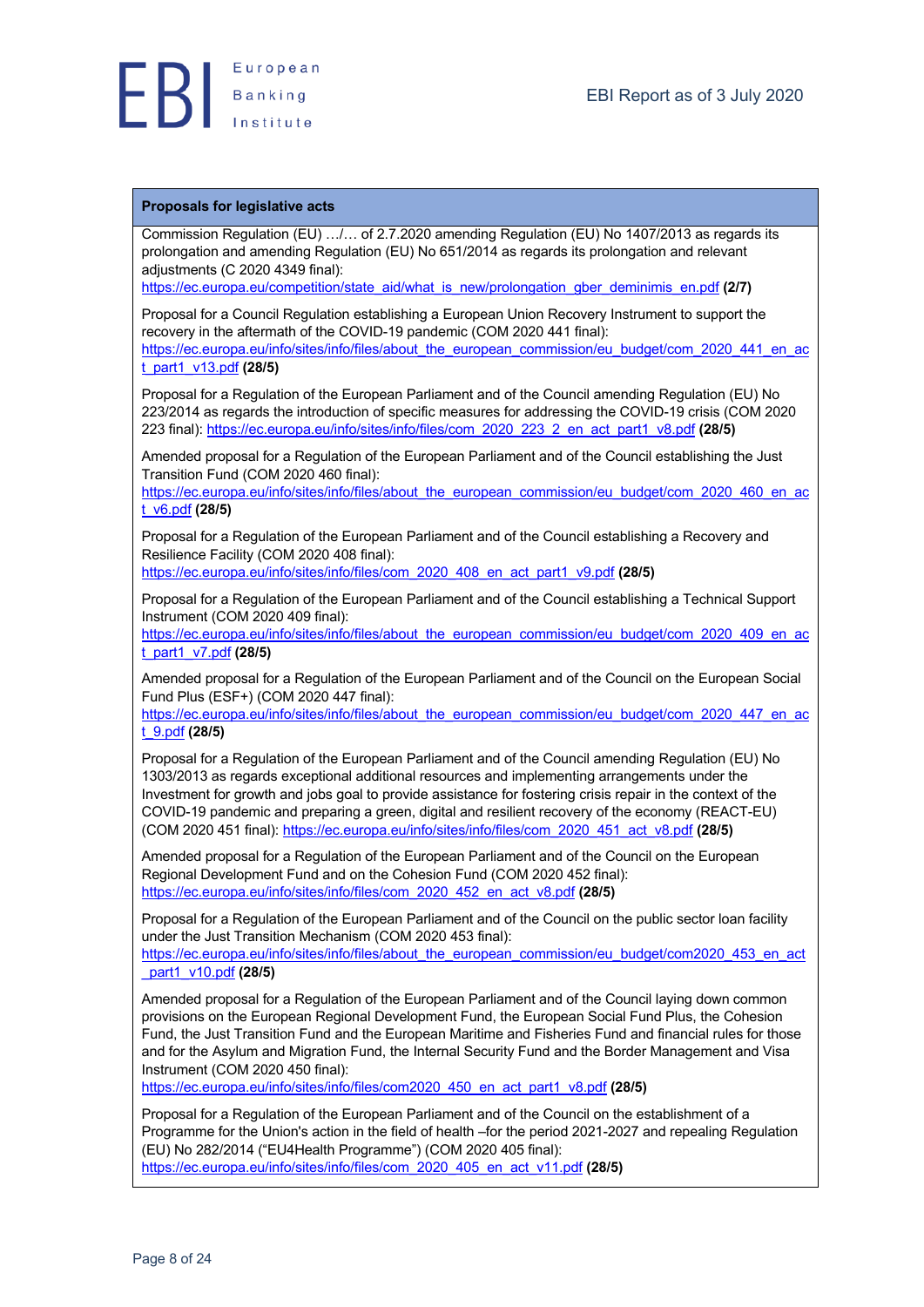

Proposal for a Regulation of the European Parliament and of the Council amending Regulations (EU) No 575/2013 and (EU) 2019/876 as regards adjustments in response to the COVID-19 pandemic (COM/2020/310 final): https://ec.europa.eu/finance/docs/law/200428-banking-package-proposal\_en.pdf **(28/4)**

Proposal for a Regulation of the European Parliament and of the Council amending Regulation (EU) 2017/745 on medical devices as regards the dates of application of certain of its provisions (COM/2020/144 final): https://eur-lex.europa.eu/legal-content/EN/TXT/?uri=CELEX:52020PC0144 **(3/4)**

Proposal for a Decision of the European Parliament and of the Council amending Decision (EU) 2020/265 as regards adjustments to the amounts mobilised from the Flexibility Instrument for 2020 to be used for migration, refugee inflows and security threats, for immediate measures in the framework of the COVID-19 outbreak and for reinforcement of the European Public Prosecutor's Office (COM/2020/171 final): https://eur-lex.europa.eu/legal-content/EN/TXT/?uri=CELEX:52020PC0171 **(2/4)**

Proposal for a Regulation of the European Parliament and of the Council amending Regulation (EU) No 223/2014 as regards the introduction of specific measures for addressing the COVID-19 crisis (COM/2020/141 final): https://eur-lex.europa.eu/legal-content/EN/TXT/?uri=CELEX:52020PC0141 **(2/4)**

Proposal for a Decision of the European Parliament and of the Council on the mobilisation of the Contingency Margin in 2020 to provide emergency assistance to Member States and further reinforce the Union Civil Protection Mechanism/rescEU in response to the COVID-19 outbreak (COM/2020/172 final): https://ec.europa.eu/info/sites/info/files/dab\_2-2020\_-\_emergency\_support\_instrument\_esi\_0.pdf **(2/4)**

Proposal for a Council Regulation amending Regulation (EU, Euratom) No 1311/2013 laying down the multiannual financial framework for the years 2014-2020 (COM/2020/174 final): https://ec.europa.eu/info/sites/info/files/com174final - en - proposal\_amendment\_mff\_regulation\_2014-2020.pdf **(2/4)**

Proposal for a Council Regulation on the establishment of a European instrument for temporary support to mitigate unemployment risks in an emergency (SURE) following the COVID-19 outbreak (COM/2020/139 final): https://eur-lex.europa.eu/legal-content/EN/TXT/?qid=1586858565026&uri=CELEX:52020PC0139 **(2/4)**

Proposal for a Regulation of the European Parliament and of the Council amending Regulation (EU) No 1303/2013 and Regulation (EU) No 1301/2013 as regards specific measures to provide exceptional flexibility for the use of the European Structural and Investments Funds in response to the COVID-19 outbreak (COM/2020/138 final): https://eur-lex.europa.eu/legalcontent/EN/TXT/?qid=1586858565026&uri=CELEX:52020PC0138 **(2/4)**

**Communications / Guidelines / Recommendations**

Communication from the Commission: Third amendment to the Temporary Framework for State aid measures to support the economy in the current COVID-19 outbreak (OJ C 218, 2.7.2020, p. 3): https://eurlex.europa.eu/legal-

content/EN/TXT/?uri=uriserv:OJ.C\_.2020.218.01.0003.01.ENG&toc=OJ:C:2020:218:TOC **(2/7)**

Communication from The Commission concerning the prolongation and the amendments of the Guidelines on Regional State Aid for 2014-2020, Guidelines on State Aid to Promote Risk Finance Investments, Guidelines on State Aid for Environmental Protection and Energy 2014-2020, Guidelines on State aid for rescuing and restructuring non-financial undertakings in difficulty, Communication on the Criteria for the Analysis of the Compatibility with the Internal Market of State Aid to Promote the Execution of Important Projects of Common European Interest, Communication from the Commission - Framework for State aid for research and development and innovation and Communication from the Commission to the Member States on the application of Articles 107 and 108 of the Treaty on the Functioning of the European Union to shortterm export-credit insurance (C 2020 4355 final):

https://ec.europa.eu/competition/state\_aid/what\_is\_new/prolongation\_sa\_guidelines\_en.pdf **(2/7)**

Communication from the Commission Guidance for a phased and coordinated resumption of visa operations (OJ C 197I, 12.6.2020, p. 1): https://eur-lex.europa.eu/legalcontent/EN/TXT/?uri=uriserv:OJ.CI.2020.197.01.0001.01.ENG&toc=OJ:C:2020:197I:TOC **(12/6)**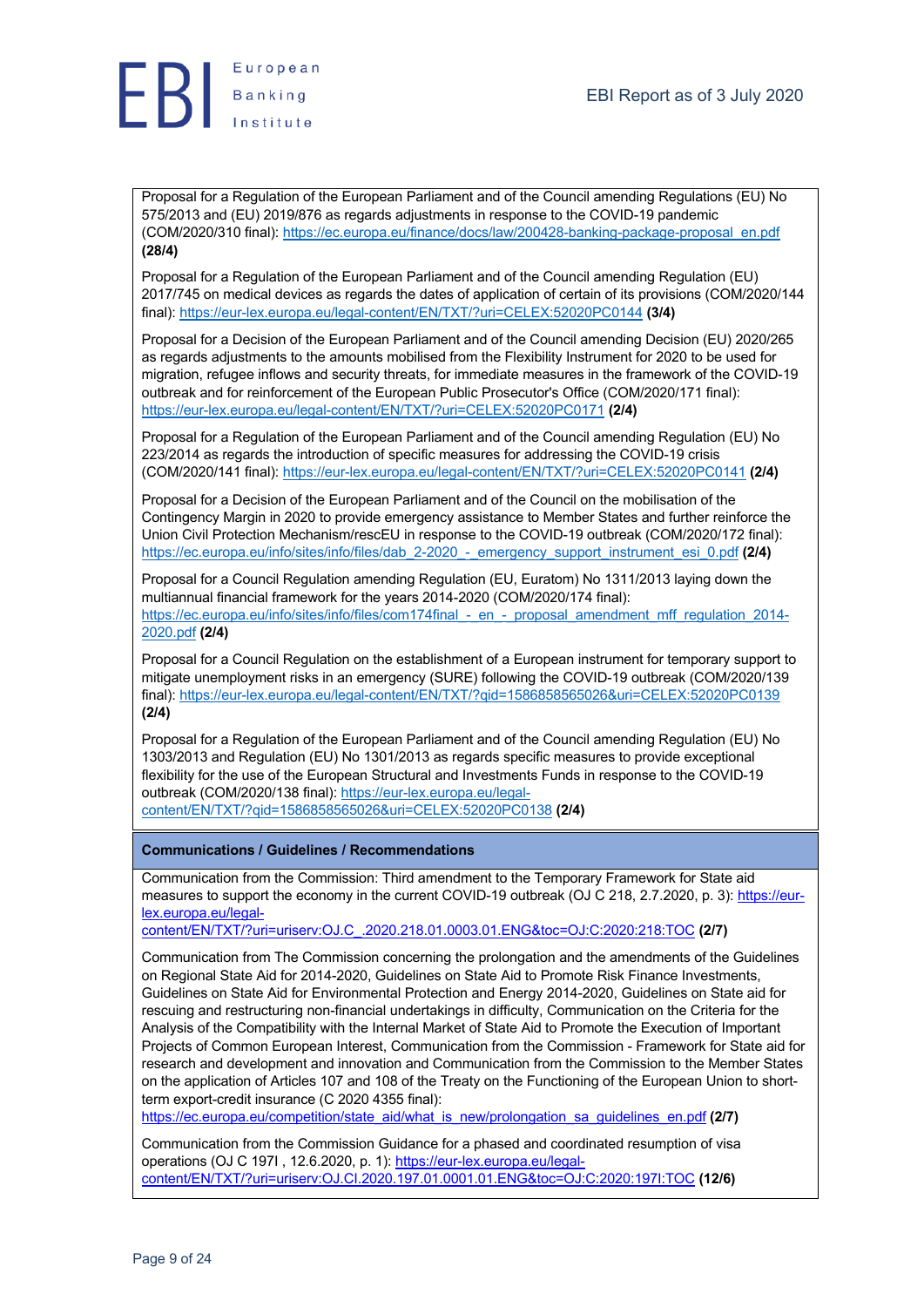

Communication from the Commission to the European Parliament, the European Council And the Council on the third assessment of the application of the temporary restriction on non-essential travel to the EU (COM 2020 399 final): https://ec.europa.eu/info/sites/info/files/communication-assessment-temporaryrestriction-non-essential-travel\_en.pdf **(11/6)**

Joint Communication to the European Parliament, the European Council, the Council, the European Economic and Social Committee and the Committee of the Regions: Tackling COVID-19 disinformation - Getting the facts right (JOIN/2020/8 final): https://eur-lex.europa.eu/legalcontent/EN/TXT/?uri=CELEX:52020JC0008 **(10/6)**

Communication from the Commission to the European Parliament, the European Council, the Council, the European Economic And Social Committee and the Committee of the Regions: Europe's moment: Repair and Prepare for the Next Generation (COM 2020 456 final):

https://ec.europa.eu/info/sites/info/files/communication-europe-moment-repair-prepare-next-generation.pdf **(27/5)**

Communication from the Commission to the European Parliament, the European Council, the Council, the European Economic And Social Committee and the Committee of the Regions: The EU budget powering the recovery plan for Europe (COM 2020 442 final):

https://ec.europa.eu/info/sites/info/files/about\_the\_european\_commission/eu\_budget/1\_en\_act\_part1\_v9.pd f **(27/5)**

Commission Recommendation (EU) 2020/648 of 13 May 2020 on vouchers offered to passengers and travellers as an alternative to reimbursement for cancelled package travel and transport services in the context of the COVID-19 pandemic (OJ L 151, 14.5.2020, p. 10): https://eur-lex.europa.eu/legalcontent/EN/TXT/?uri=uriserv:OJ.L\_.2020.151.01.0010.01.ENG&toc=OJ:L:2020:151:TOC **(14/5)**

Communication from the Commission to the European Parliament, the Council, the European Economic and Social Committee and the Committee of the Regions on Tourism and transport in 2020 and beyond (COM 2020 550 final): https://ec.europa.eu/info/sites/info/files/communication-commission-tourismtransport-2020-and-beyond\_en.pdf **(13/5)**

Communication from the Commission COVID-19: Towards a phased and coordinated approach for restoring freedom of movement and lifting internal border controls (C 2020 3250 final): https://ec.europa.eu/info/sites/info/files/communication\_freemovement.pdf **(13/5)**

Communication from the Commission COVID-19: Guidelines on the progressive restoration of transport services and connectivity (C 2020 3139 final):

https://ec.europa.eu/info/sites/info/files/communication\_transportservices.pdf **(13/5)**

Communication from the Commission COVID-19: EU Guidance for the progressive resumption of tourism services and for health protocols in hospitality establishments (C 2020 3251 final): https://ec.europa.eu/info/sites/info/files/communication\_tourismservices\_healthprotocols.pdf\_1.pdf **(13/5)**

Communication from the Commission Amendment to the Temporary Framework for State aid measures to support the economy in the current COVID-19 outbreak (OJ C 164, 13,5,2020, p. 3); https://eurlex.europa.eu/legal-

content/EN/TXT/?uri=uriserv:OJ.C\_.2020.164.01.0003.01.ENG&toc=OJ:C:2020:164:TOC **(13/5)**

Communication from the Commission to the European Parliament and the Council: Commission Interpretative Communication on the application of the accounting and prudential frameworks to facilitate EU bank lending (COM/2020/169 final): https://ec.europa.eu/finance/docs/law/200428-banking-packagecommunication\_en.pdf **(28/4)**

Statement of the Commission relating to Regulation (EU) 2020/560 of the European Parliament and of the Council amending Regulations (EU) No 508/2014 and (EU) No 1379/2013 as regards specific measures to mitigate the impact of the COVID-19 outbreak in the fishery and aquaculture sector (OJ C 138I , 28.4.2020, p. 1): https://eur-lex.europa.eu/legal-content/EN/TXT/?uri=CELEX:32020C0428(01) **(28/4)**

Joint European Roadmap towards lifting COVID-19 containment measures (OJ C 126, 17.4.2020, p. 1): https://eur-lex.europa.eu/legal-content/EN/TXT/?uri=CELEX:52020XC0417(06) **(17/4)**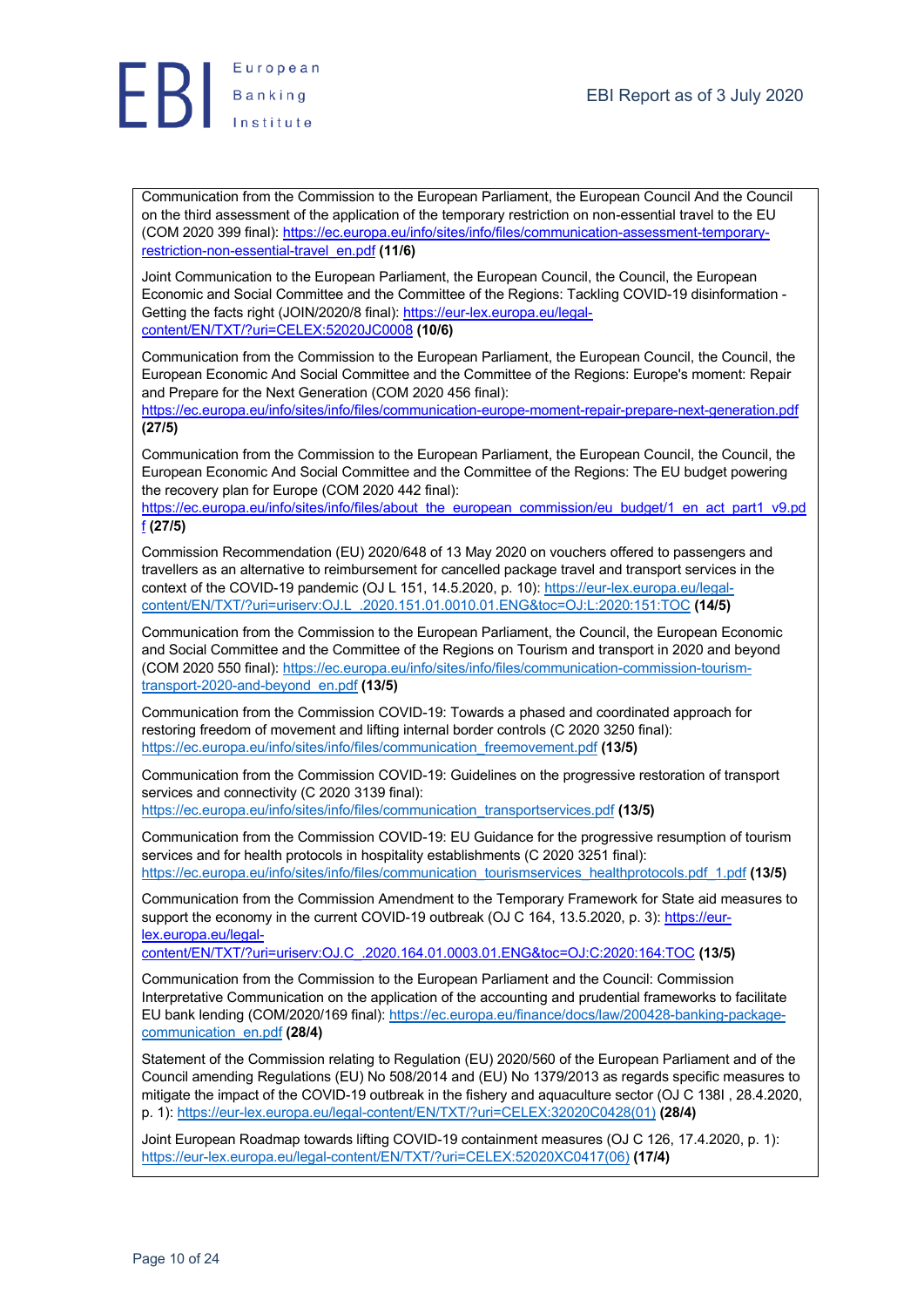

Communication from the Commission: Guidelines on COVID-19 in vitro diagnostic tests and their performance (OJ C 122I , 15.4.2020, p. 1): https://eur-lex.europa.eu/legalcontent/EN/TXT/?uri=CELEX:52020XC0415(04) **(15/4)**

Communication from the Commission Guidelines on protection of health, repatriation and travel arrangements for seafarers, passengers and other persons on board ships (OJ C 119, 14.4.2020, p. 1): https://eur-lex.europa.eu/legal-content/EN/TXT/?uri=CELEX:52020XC0414(01) **(14/4)**

Commission Recommendation (EU) 2020/518 of 8 April 2020 on a common Union toolbox for the use of technology and data to combat and exit from the COVID-19 crisis, in particular concerning mobile applications and the use of anonymised mobility data (OJ L 114, 14.4.2020, p. 7): https://eurlex.europa.eu/legal-content/EN/TXT/?uri=CELEX:32020H0518 **(14/4)**

Communication from the Commission on Temporary Framework for assessing antitrust issues related to business cooperation in response to situations of urgency stemming from the current COVID-19 outbreak (OJ C 116 I, 8.4.2020, p. 7): https://eur-lex.europa.eu/legalcontent/EN/TXT/HTML/?uri=CELEX:52020XC0408(04)&from=EL **(8/4)**

Joint Communication to the European Parliament, the Council, the European Economic and Social Committee and the Committee of the Regions Communication on the Global EU response to COVID-19 (JOIN/2020/11 final): https://eur-lex.europa.eu/legal-content/EN/TXT/?uri=CELEX:52020JC0011 **(8/4)**

Communication from the Commission to the European Parliament, the European Council and the Council on the assessment of the application of the temporary restriction on non-essential travel to the EU (COM/2020/148 final): https://eur-lex.europa.eu/legal-content/EN/TXT/?uri=CELEX:52020DC0148 **(8/4)**

Communication from the Commission on Amendment to the Temporary Framework for State aid measures to support the economy in the current COVID-19 outbreak (OJ C 112I, 4.4.2020, p. 1): https://eurlex.europa.eu/legal-

content/EN/TXT/?uri=uriserv:OJ.CI.2020.112.01.0001.01.ENG&toc=OJ:C:2020:112I:FULL **(4/4)**

Communication from the Commission: Guidelines on EU Emergency Assistance on Cross-Border Cooperation in Healthcare related to the COVID-19 crisis (OJ C 111I, 3.4.2020, p. 1): https://eurlex.europa.eu/legal-content/EN/TXT/?uri=CELEX:52020XC0403(02) **(3/4)**

Communication from the Commission to the Council And the European Parliament on Technical adjustment in respect of special instruments for 2020 (Article 6(1)(e) and (f) of Council Regulation No 1311/2013 laying down the multiannual financial framework for the years 2014-2020) (COM/2020/173 final): https://ec.europa.eu/transparency/regdoc/rep/1/2020/EN/COM-2020-173-F1-EN-MAIN-PART-1.PDF **(2/4)**

Communication from the Commission to the European Parliament, the European Council, the Council, the European Economic And Social Committee and the Committee of the Regions on Coronavirus Response: Using every available euro in every way possible to protect lives and livelihoods (COM/2020/143 final): https://eur-lex.europa.eu/legal-content/EN/TXT/?qid=1586858565026&uri=CELEX:52020DC0143 **(2/4)**

EU Solidarity Fund: application guidelines for Covid-19 assistance: https://ec.europa.eu/regional\_policy/en/newsroom/news/2020/04/04-02-2020-eu-solidarity-fund-applicationguidelines-for-covid-19-assistance **(2/4)**

Communication from the Commission — Guidance from the European Commission on using the public procurement framework in the emergency situation related to the COVID-19 crisis (OJ C108I, 1.4.2020, p. 1): https://eur-lex.europa.eu/legal-

content/EN/TXT/?uri=uriserv:OJ.CI.2020.108.01.0001.01.ENG&toc=OJ:C:2020:108I:FULL **(1/4)**

Communication from the Commission — Guidelines concerning the exercise of the free movement of workers during COVID-19 outbreak (OJ C102I, 30.3.2020, p. 12): https://eur-lex.europa.eu/legalcontent/EN/TXT/?uri=uriserv:OJ.CI.2020.102.01.0012.01.ENG&toc=OJ:C:2020:102I:FULL **(30/3)**

Communication from the Commission — COVID-19 — Guidance on the implementation of the temporary restriction on non-essential travel to the EU, on the facilitation of transit arrangements for the repatriation of EU citizens, and on the effects on visa policy (OJ C 102I, 30.3.2020, p. 3): https://eur-lex.europa.eu/legalcontent/EN/TXT/?uri=uriserv:OJ.CI.2020.102.01.0003.01.ENG&toc=OJ:C:2020:102I:FULL **(30/3)**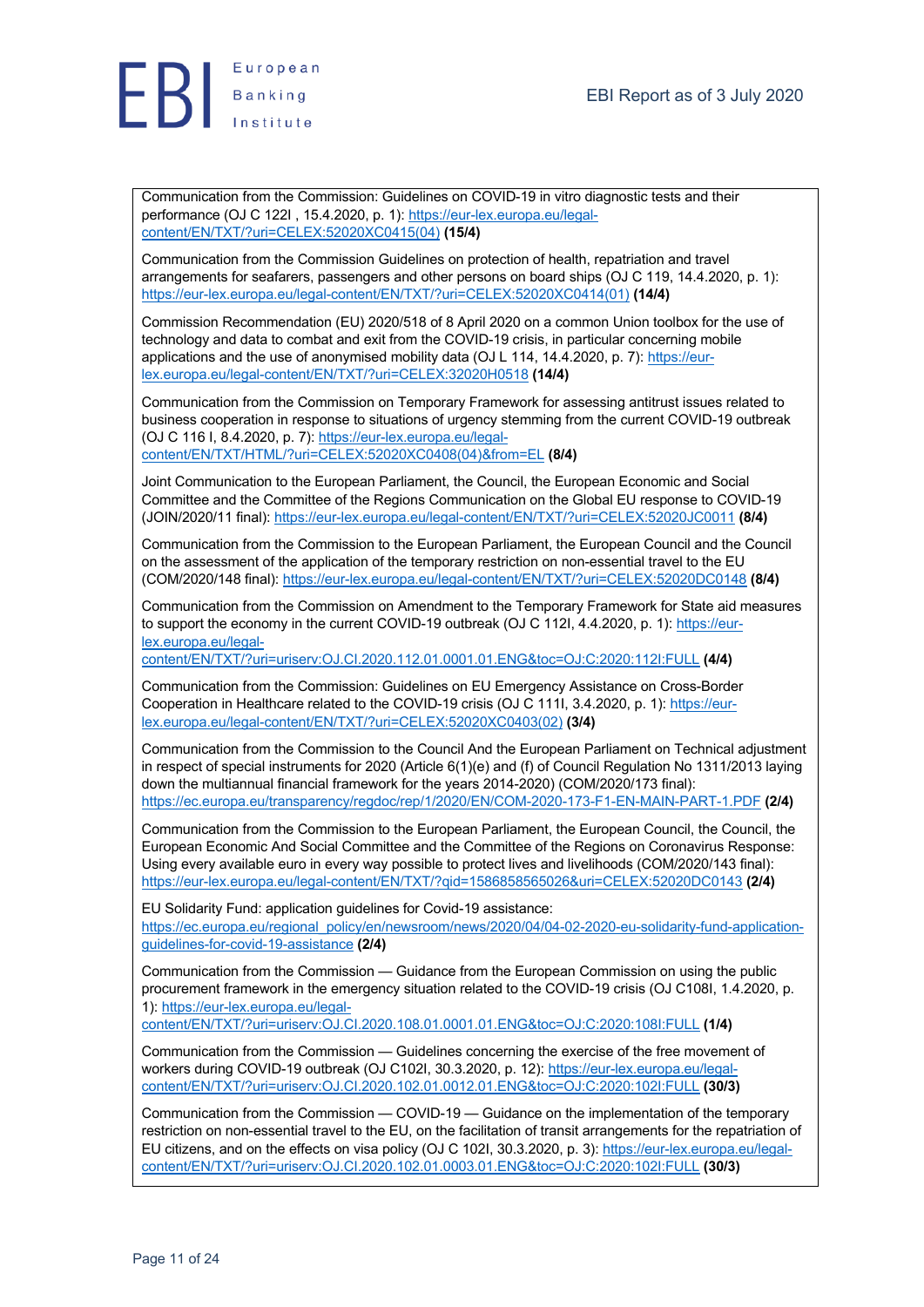

Communication from the Commission amending the Annex to the Communication from the Commission to the Member States on the application of Articles 107 and 108 of the Treaty on the Functioning of the European Union to short-term export-credit insurance (OJ C101I, 28.3.2020, p. 1): https://eurlex.europa.eu/legal-

content/EN/TXT/?uri=uriserv:OJ.CI.2020.101.01.0001.01.ENG&toc=OJ:C:2020:101I:FULL **(28/3)**

Communication from the Commission European Commission Guidelines: Facilitating Air Cargo Operations during COVID-19 outbreak (OJ C 100I, 27.3.2020, p. 1): https://eur-lex.europa.eu/legalcontent/EN/TXT/?uri=CELEX:52020XC0327(03) **(27/3)**

Communication from the Commission on Guidance to the Member States concerning foreign direct investment and free movement of capital from third countries, and the protection of Europe's strategic assets, ahead of the application of Regulation (EU) 2019/452 (FDI Screening Regulation) (OJ C 99I, 26.3.2020, p. 1): https://eur-lex.europa.eu/legal-

content/EN/TXT/HTML/?uri=CELEX:52020XC0326(03)&from=EL **(26/3)**

Communication from the Commission on the implementation of the Green Lanes under the Guidelines for border management measures to protect health and ensure the availability of goods and essential services (OJ C 96I , 24.3.2020, p. 1): https://eur-lex.europa.eu/legal-content/EN/TXT/?uri=CELEX:52020XC0324(01) **(24/3)**

Communication from the Commission to the Council on the activation of the general escape clause of the Stability and Growth Pact (COM/2020/123 final): https://ec.europa.eu/info/sites/info/files/economyfinance/2\_en\_act\_part1\_v3-adopted\_text.pdf **(20/3)**

Communication from the Commission Guidance note to Member States related to Commission Implementing Regulation (EU) 2020/402 making the exportation of certain products subject to the production of an export authorisation, as last amended by Commission Implementing Regulation (EU) 2020/426 (OJ C 91I, 20.3.2020, p. 10): https://eur-lex.europa.eu/legalcontent/EN/TXT/?uri=uriserv:OJ.CI.2020.091.01.0010.01.ENG&toc=OJ:C:2020:091I:FULL **(20/3)**

Communication from the Commission on Temporary Framework for State aid measures to support the economy in the current COVID-19 outbreak (OJ C 91I, 20.3.2020, p. 1): https://eur-lex.europa.eu/legalcontent/EN/TXT/?uri=uriserv:OJ.CI.2020.091.01.0001.01.ENG&toc=OJ:C:2020:091I:FULL **(20/3)**

Commission Notice Interpretative Guidelines on EU passenger rights regulations in the context of the developing situation with Covid-19 (OJ C 89I , 18.3.2020, p. 1): https://eur-lex.europa.eu/legalcontent/EN/TXT/?uri=CELEX:52020XC0318(04) **(18/3)**

Communication from the Commission to the European Parliament, the European Council And the Council COVID-19: Temporary Restriction on Non-Essential Travel to the EU (COM/2020/115 final): https://eurlex.europa.eu/legal-content/EN/TXT/?uri=CELEX:52020DC0115 **(16/3)**

Commission Recommendation (EU) 2020/403 of 13 March 2020 on conformity assessment and market surveillance procedures within the context of the COVID-19 threat (OJ L 79I , 16.3.2020, p. 1): https://eurlex.europa.eu/legal-content/EN/TXT/?uri=CELEX:32020H0403 **(16/3)**

Covid-19 Guidelines for border management measures to protect health and ensure the availability of goods and essential services (OJ C 86I , 16.3.2020, p. 1): https://eur-lex.europa.eu/legalcontent/EN/TXT/?uri=CELEX:52020XC0316(03) **(16/3)**

On the consequences of the COVID-19 outbreak on anti-dumping and anti-subsidy investigations (OJ C 86, 16.3.2020, p. 6): https://eur-lex.europa.eu/legal-content/EN/TXT/?uri=CELEX:52020XC0316(02) **(16/3)**

Communication from the Commission to the European Parliament, the European Council, the Council, the European Central Bank, the European Investment Bank and the Eurogroup on Coordinated economic response to the COVID-19 Outbreak (COM/2020/112 final): https://eur-lex.europa.eu/legalcontent/EN/TXT/?qid=1586858565026&uri=CELEX:52020DC0112 **(13/3)**

#### **Other**

Statement by President von der Leyen on reaching a swift and ambitious agreement on the European recovery package: https://ec.europa.eu/commission/presscorner/detail/en/STATEMENT\_20\_1253 **(2/7)**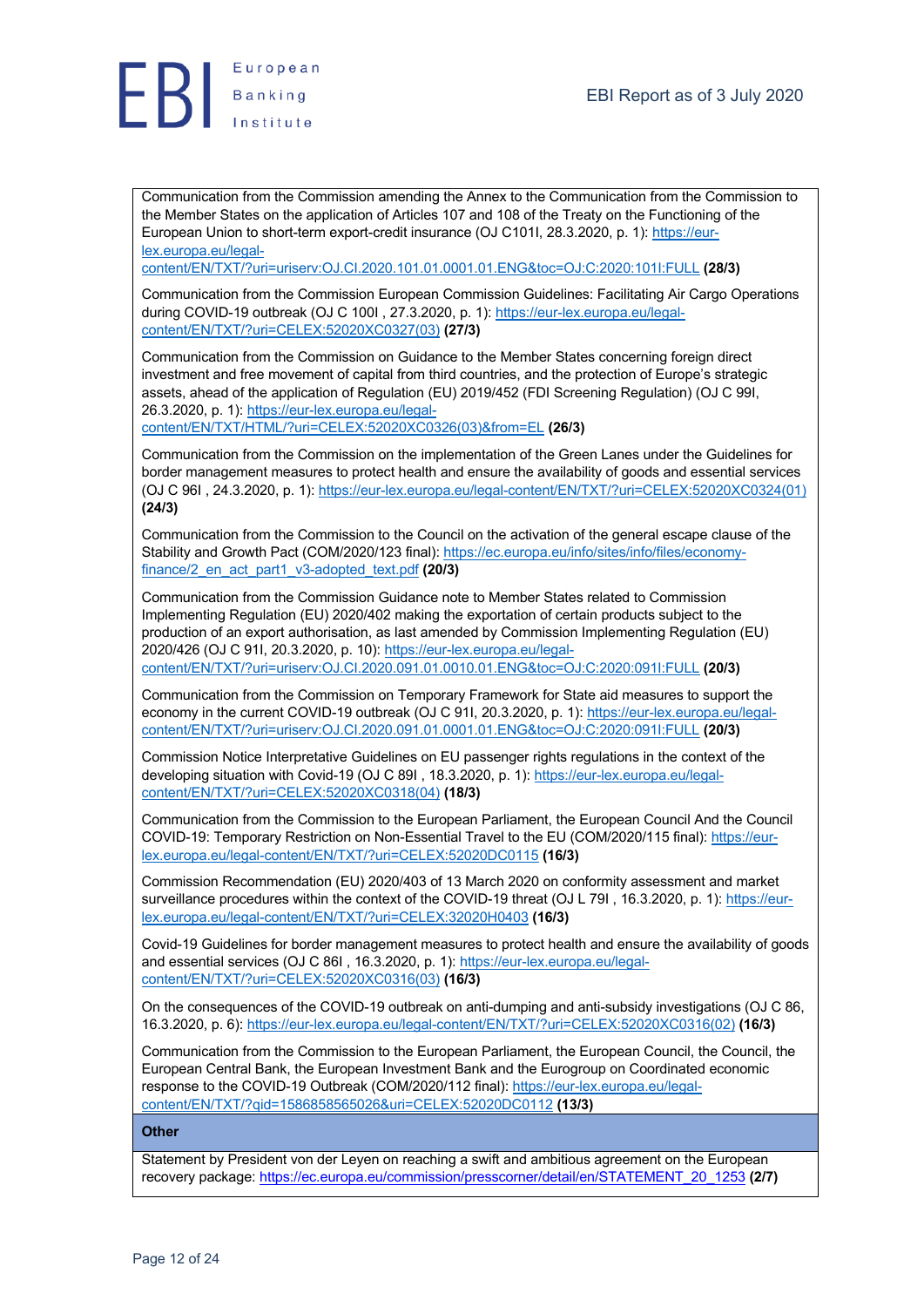

EU Emergency Trust Fund for Africa: New assistance package to support vulnerable groups and address COVID-19 in North Africa: https://ec.europa.eu/commission/presscorner/detail/en/IP\_20\_1244 **(2/7)**

State aid: Commission prolongs EU State aid rules and adopts targeted adjustments to mitigate impact of coronavirus outbreak: https://ec.europa.eu/commission/presscorner/detail/en/IP\_20\_1247 **(2/7)**

Prolongation of the SGEI de minimis Regulation and a time-bound derogation for undertakings in difficulty to take into account the impact of the COVID-19 pandemic:

https://ec.europa.eu/competition/consultations/2020\_sgei\_prolongation/index\_en.html **(2/7)**

Commission launches Youth Employment Support: a bridge to jobs for the next generation: https://ec.europa.eu/commission/presscorner/detail/en/IP\_20\_1193 **(1/7)**

Coronavirus Global Response: Breakdown of the pledges made today in the 'Global Goal' Summit: https://ec.europa.eu/commission/presscorner/detail/en/QANDA\_20\_1216 **(27/6)**

State aid rules and coronavirus: https://ec.europa.eu/competition/state\_aid/what\_is\_new/covid\_19.html **(18/6)**

Coronavirus: Using European supercomputing, EU-funded research project demonstrates promising results for potential treatment: https://ec.europa.eu/commission/presscorner/detail/en/IP\_20\_890 **(18/6)**

Coronavirus: EU funding for the transport of medical goods, medical teams and patients: https://ec.europa.eu/commission/presscorner/detail/en/ip\_20\_1118 **(18/6)**

Coronavirus: EU supports Central African Republic with €54 million to limit socio-economic risks: https://ec.europa.eu/commission/presscorner/detail/en/ip\_20\_1074 **(18/6)**

Investment Plan: EU funds COVID-19 vaccine research, school construction, impact-driven digital technologies and renewable energy: https://ec.europa.eu/newsroom/ecfin/itemdetail.cfm?item\_id=680300&utm\_source=ecfin\_newsroom&utm\_medium=Website&utm\_campaign=ecfin&ut m\_content=Investment%20Plan%20EU%20funds%20COVID- %20vaccine%20research%20school%20construction%20i&lang=en **(18/6)**

Commission updates Horizon 2020 Work Programme to support coronavirus research and innovation: https://ec.europa.eu/info/news/commission-updates-horizon-2020-work-programme-support-coronavirusresearch-and-innovation-2020-jun-17\_en **(17/6)**

Coronavirus: Commission unveils EU vaccines strategy: https://ec.europa.eu/commission/presscorner/detail/en/ip\_20\_1103 **(17/6)**

Coronavirus: EU supports with €60 million a regional response to the pandemic in the Horn of Africa: https://ec.europa.eu/commission/presscorner/detail/en/ip\_20\_1064 **(17/6)**

Coronavirus: European Commission backs international initiative to facilitate trade in healthcare products: https://ec.europa.eu/commission/presscorner/detail/en/ip\_20\_1042 **(15/6)**

Re-open EU: Commission launches a website to safely resume travelling and tourism in the EU: https://ec.europa.eu/commission/presscorner/detail/en/IP\_20\_1045 **(15/6)**

Coronavirus global response: EU Humanitarian Air Bridge to Afghanistan and further support: https://ec.europa.eu/commission/presscorner/detail/en/ip\_20\_1059 **(15/6)**

Coronavirus: Commission Statement on consulting Member States on proposal to expand State aid Temporary Framework to further support micro, small and start-up companies and incentivise private investments: https://ec.europa.eu/commission/presscorner/detail/en/statement\_20\_1054 **(12/6)**

Investment Plan for Europe: European Investment Bank to provide BioNTech with up to €100 million in debt financing for COVID-19 vaccine development and manufacturing: https://ec.europa.eu/commission/presscorner/detail/en/IP\_20\_1034 **(11/6)**

Coronavirus: EU strengthens action to tackle disinformation: https://ec.europa.eu/commission/presscorner/detail/en/ip\_20\_1006 **(10/6)**

Coronavirus: EU grants €314 million to innovative companies to combat the virus and support recovery: https://ec.europa.eu/commission/presscorner/detail/en/ip\_20\_1007 **(8/6)**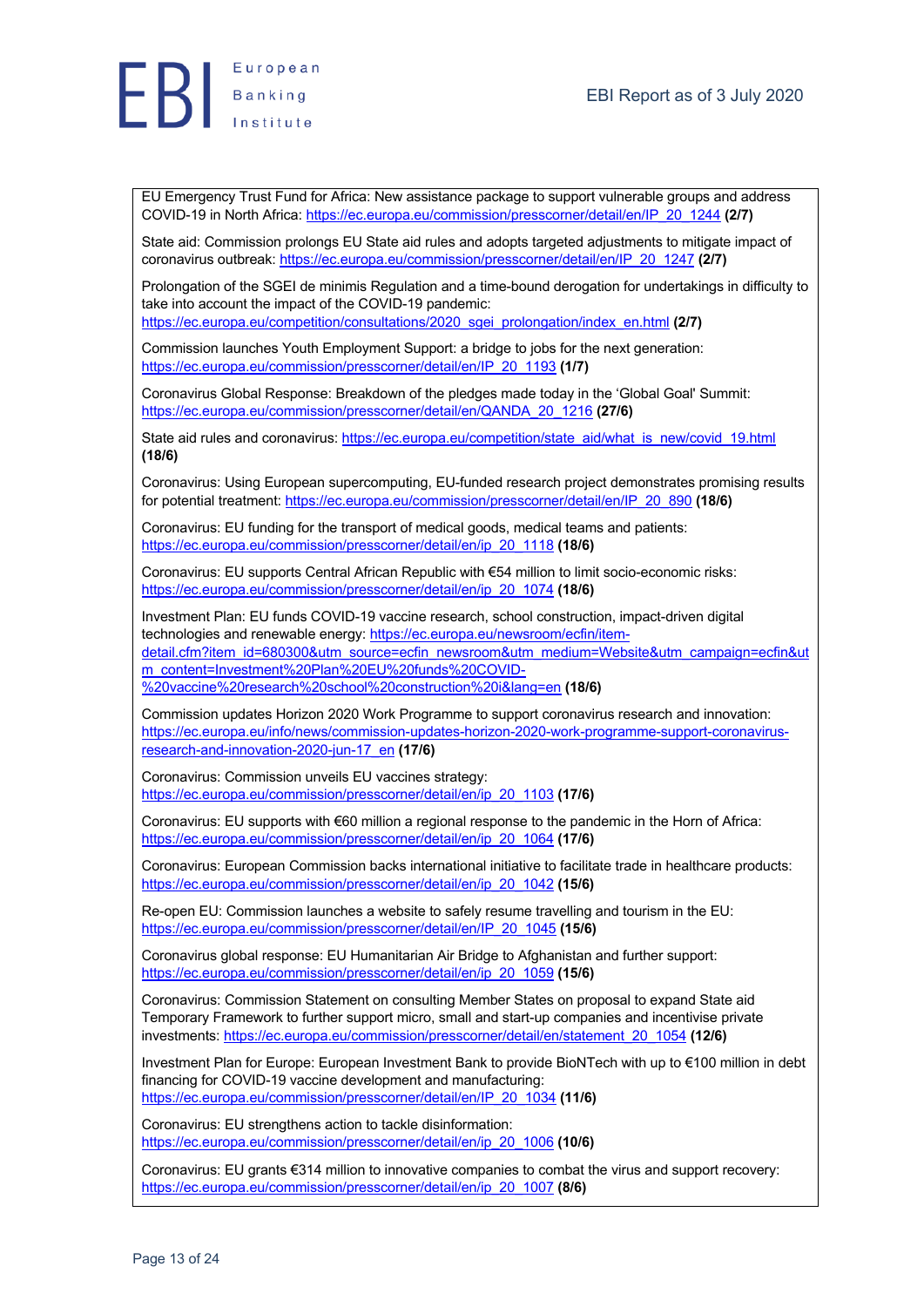

European **EB** Banking

> Coronavirus Global Response: European Commission pledges €300 million to Gavi: https://ec.europa.eu/commission/presscorner/detail/en/IP\_20\_989 **(4/6)**

Coronavirus global response: EU allocates additional €50 million in humanitarian aid: https://ec.europa.eu/commission/presscorner/detail/en/IP\_20\_905 **(20/5)**

European Semester Spring Package: Recommendations for a coordinated response to the coronavirus pandemic: https://ec.europa.eu/commission/presscorner/detail/en/ip\_20\_901 **(20/5)**

Coronavirus: Commission boosts urgently needed research and innovation with additional €122 million: https://ec.europa.eu/commission/presscorner/detail/en/ip\_20\_887 **(19/5)**

Pandemic Crisis Support Eligibility assessment:

https://ec.europa.eu/info/sites/info/files/economy-finance/20-05-04\_pre\_eligibility.pdf (the Annexes I-IV to this assessment are available here https://ec.europa.eu/info/business-economy-euro/economic-and-fiscalpolicy-coordination/eu-financial-assistance/loan-programmes/european-stability-mechanism-esm\_en **(6/5)**

Health Security Committee Audio meeting on the outbreak of COVID-19 Summary Report: https://ec.europa.eu/health/sites/health/files/preparedness\_response/docs/ev\_20200505\_sr\_en.pdf **(5/5)**

Coronavirus Global Response: €7.4 billion raised for universal access to vaccines: https://ec.europa.eu/commission/presscorner/detail/en/ip\_20\_797 **(4/5)**

Coronavirus: Commission proposes €3 billion macro-financial assistance package to support ten neighbouring countries: https://ec.europa.eu/commission/presscorner/detail/en/ip\_20\_716 **(22/4)**

Coronavirus: Commission Statement on consulting Member States on proposal to further expand State aid Temporary Framework to recapitalisation measures: https://ec.europa.eu/commission/presscorner/detail/en/statement\_20\_610 **(9/4)**

Coronavirus: Commission and European Investment Fund (part of EIB Group) unlock €8 billion in finance for 100,000 SMEs: https://ec.europa.eu/newsroom/ecfin/item-

detail.cfm?item\_id=673881&utm\_source=ecfin\_newsroom&utm\_medium=Website&utm\_campaign=ecfin&ut m\_content=Coronavirus%20Commission%20and%20European%20Investment%20Fund%20part%20of%2 0EIB%20Group%20un&lang=en **(8/4)**

Coronavirus: Commission announces SURE proposal and mobilises all of its resources to protect lives and livelihoods: https://ec.europa.eu/newsroom/ecfin/item-

detail.cfm?item\_id=673875&utm\_source=ecfin\_newsroom&utm\_medium=Website&utm\_campaign=ecfin&ut m\_content=Coronavirus%20Commission%20announces%20SURE%20proposal%20and%20mobilises%20 all%20of%20its%20re&lang=en **(8/4)**

Coronavirus Response Investment Initiative Plus: New actions to mobilise essential investments and resources:https://ec.europa.eu/regional\_policy/en/newsroom/news/2020/04/04-02-2020-coronavirusresponse-investment-initiative-plus-new-actions-to-mobilise-essential-investments-and-resources **(2/4)**

Coronavirus Response Investment Initiative (CRII) adopted: https://ec.europa.eu/regional\_policy/en/newsroom/news/2020/03/30-03-2020-coronavirus-responseinvestment-initiative-adopted **(30/3)**

Coronavirus: Commission Statement on consulting Member States on the proposal to extend State aid Temporary Framework: https://ec.europa.eu/commission/presscorner/detail/en/statement\_20\_551 **(27/3)**

State aid: Commission adopts Temporary Framework to enable Member States to further support the economy in the COVID-19 outbreak: https://ec.europa.eu/commission/presscorner/detail/en/ip\_20\_496 **(19/3)**

#### **5. Measures taken by Member States**

Coronavirus Outbreak – List of Member State Measures approved under Article 107(2)b TFEU, Article 107(3)b TFEU and under the Temporary State Aid Framework: https://ec.europa.eu/competition/state\_aid/what\_is\_new/State\_aid\_decisions\_TF\_and\_107\_2b\_107\_3b\_10 7\_3c.pdf **(30/6)**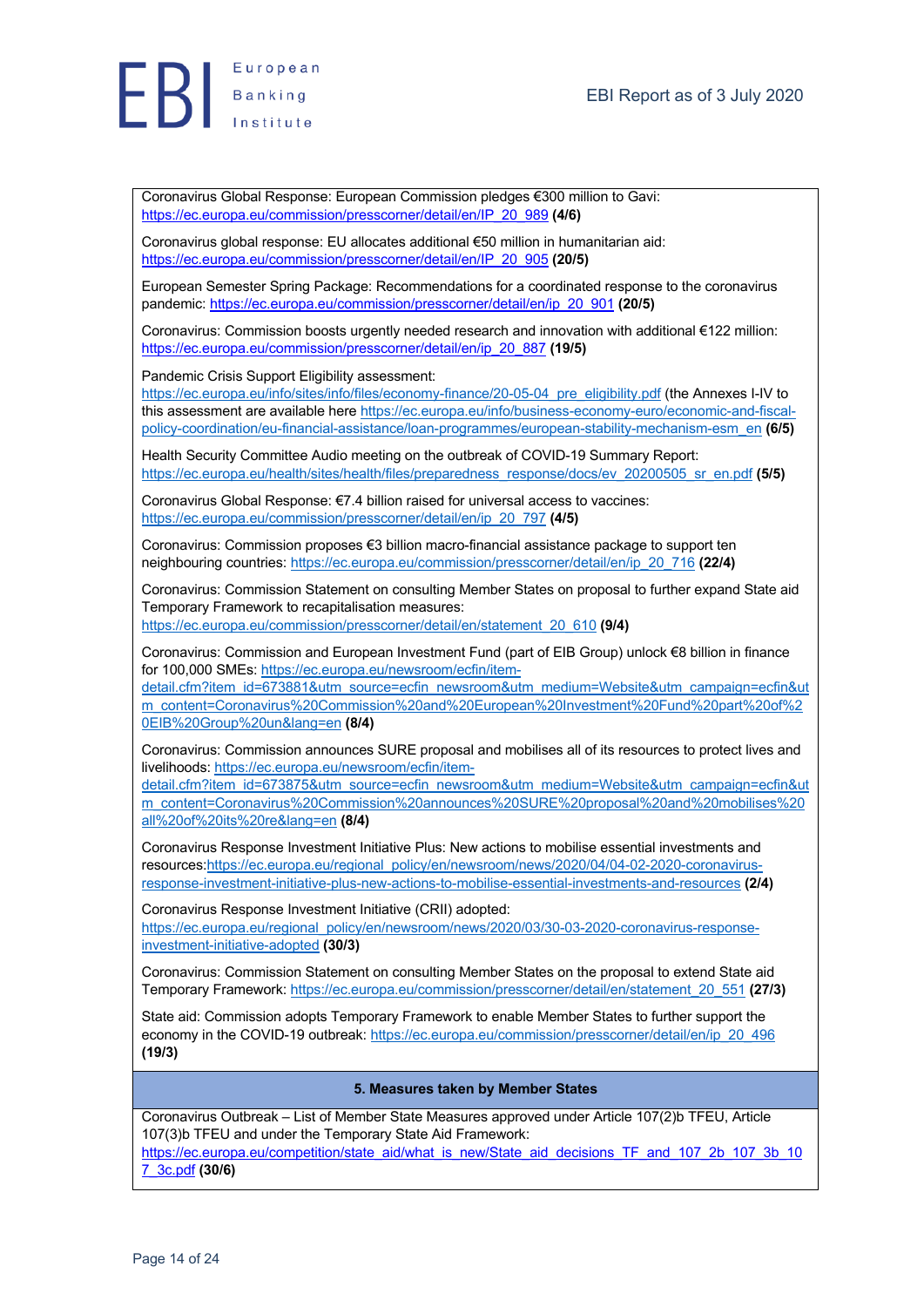

Overview of national measures by Member State:https://ec.europa.eu/newsroom/ecfin/itemdetail.cfm?item\_id=673882&utm\_source=ecfin\_newsroom&utm\_medium=Website&utm\_campaign=ecfin&ut m\_content=Overview%20of%20national%20measures%20by%20Member%20State&lang=en

#### **6. Organisation for Economic Co-operation and Development (OECD)**

Strengthening health systems during a pandemic: The role of development finance: http://www.oecd.org/coronavirus/policy-responses/strengthening-health-systems-during-a-pandemic-therole-of-development-finance-f762bf1c **(25/6)**

The COVID-19 crisis and state ownership in the economy: Issues and policy considerations: http://www.oecd.org/coronavirus/policy-responses/the-covid-19-crisis-and-state-ownership-in-the-economyissues-and-policy-considerations-ce417c46 **(25/6)**

Retirement savings in the time of COVID-19: http://www.oecd.org/coronavirus/policy-responses/retirementsavings-in-the-time-of-covid-19-b9740518 **(22/6)**

The territorial impact of COVID-19: Managing the crisis across levels of government: http://www.oecd.org/coronavirus/policy-responses/the-territorial-impact-of-covid-19-managing-the-crisisacross-levels-of-government-d3e314e1 **(16/6)**

COVID-19 and international trade: Issues and actions: http://www.oecd.org/coronavirus/policyresponses/covid-19-and-international-trade-issues-and-actions-494da2fa **(12/6)**

Stocktaking report on immediate public procurement and infrastructure responses to COVID-19: http://www.oecd.org/coronavirus/policy-responses/stocktaking-report-on-immediate-public-procurementand-infrastructure-responses-to-covid-19-248d0646 **(12/6)**

Evaluating the initial impact of COVID-19 containment measures on economic activity: http://www.oecd.org/coronavirus/policy-responses/evaluating-the-initial-impact-of-covid-19-containmentmeasures-on-economic-activity-b1f6b68b **(10/6)**

COVID-19 crisis response in MENA countries: http://www.oecd.org/coronavirus/policy-responses/covid-19 crisis-response-in-mena-countries-4b366396 **(9/6)**

Building Back Better: A Sustainable, Resilient Recovery after COVID-19: http://www.oecd.org/coronavirus/policy-responses/building-back-better-a-sustainable-resilient-recoveryafter-covid-19-52b869f5 **(5/6)**

COVID-19 crisis response in Central Asia: http://www.oecd.org/coronavirus/policy-responses/covid-19 crisis-response-in-central-asia-5305f172 **(4/6)**

National corporate governance related initiatives during the COVID-19 crisis: http://www.oecd.org/corporate/national-corporate-governance-related-initiatives-during-the-covid-19 crisis.htm **(28/5)**

Responding to the COVID-19 and pandemic protection gap in insurance: http://www.oecd.org/coronavirus/policy-responses/responding-to-the-covid-19-and-pandemic-protectiongap-in-insurance-35e74736 **(28/5)**

Supporting businesses in financial distress to avoid insolvency during the COVID-19 crisis: http://www.oecd.org/coronavirus/policy-responses/supporting-businesses-in-financial-distress-to-avoidinsolvency-during-thecovid-19-crisis-b4154a8b **(27/5)**

Tax administration responses to COVID-19: Recovery period planning:

http://www.oecd.org/coronavirus/policy-responses/tax-administration-responses-to-covid-19-recoveryperiod-planning-0ab5481d **(26/5)**

Tax administration: Privacy, disclosure and fraud risks related to COVID-19: http://www.oecd.org/coronavirus/policy-responses/tax-administration-privacy-disclosure-and-fraud-risksrelated-to-covid-19-950d8ed2 **(26/5)**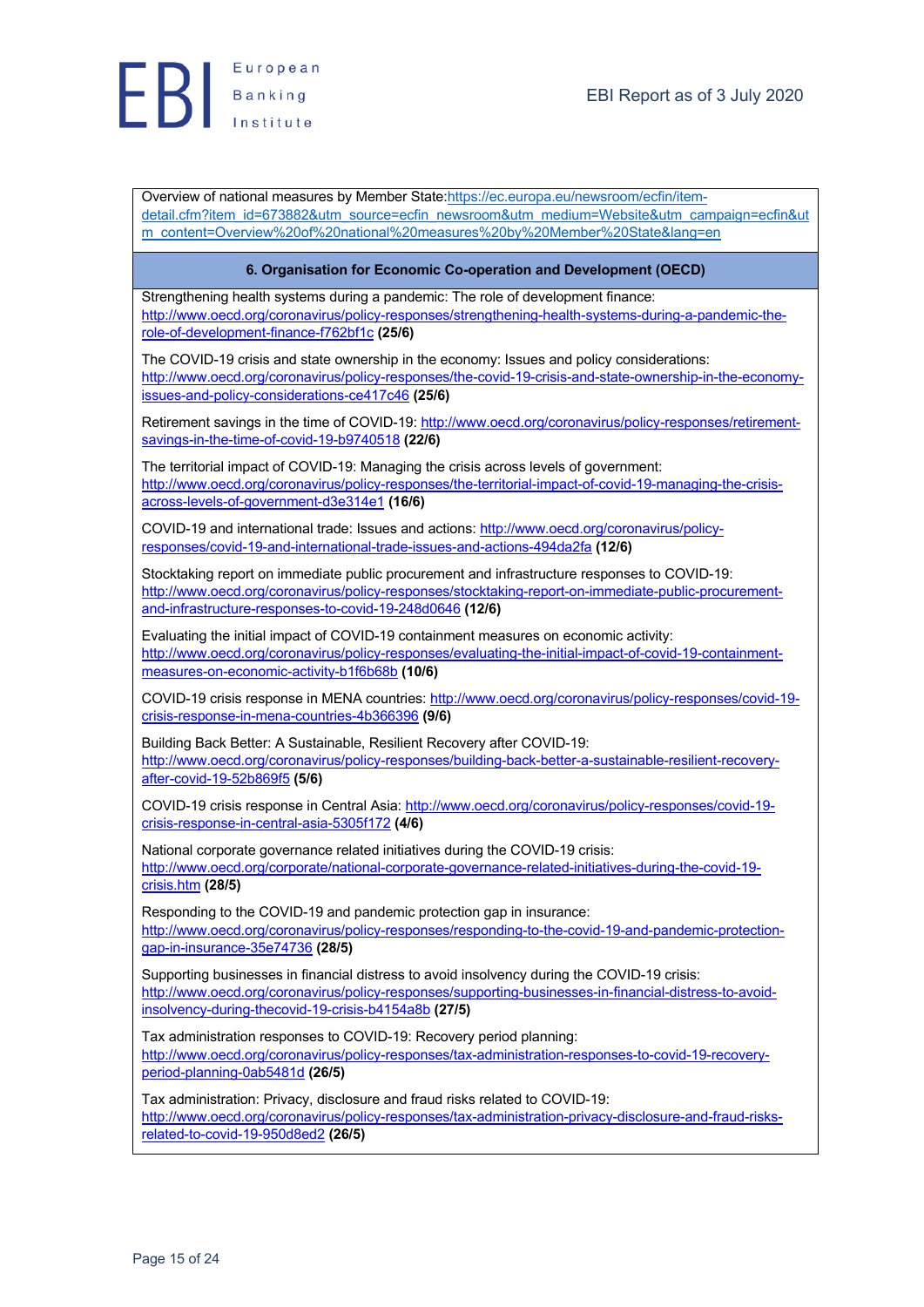

Trade Finance in Times of Crisis - Responses from Export Credit Agencies: http://www.oecd.org/coronavirus/policy-responses/trade-finance-in-times-of-crisis-responses-from-exportcredit-agencies-946a21db **(25/5)**

Independent fiscal institutions: promoting fiscal transparency and accountability during the Coronavirus (COVID-19) pandemic:http://www.oecd.org/coronavirus/policy-responses/independent-fiscal-institutionspromoting-fiscal-transparency-and-accountability-during-the-coronavirus-covid-19-pandemic-d853f8be **(22/5)**

Coronavirus (COVID-19): SME policy responses: http://www.oecd.org/coronavirus/policyresponses/coronavirus-covid-19-sme-policy-responses-04440101 **(19/5)**

Investment promotion agencies in the time of Covid-19: http://www.oecd.org/coronavirus/policyresponses/investment-promotion-agencies-in-the-time-of-covid-19-50f79678 **(6/5)**

Corporate sector vulnerabilities during the Covid-19 outbreak: Assessment and policy responses: http://www.oecd.org/coronavirus/policy-responses/corporate-sector-vulnerabilities-during-the-covid-19 outbreak-a6e670ea **(5/5)**

Trade interdependencies in Covid-19 goods: http://www.oecd.org/coronavirus/policy-responses/tradeinterdependencies-in-covid-19-goods-79aaa1d6 **(5/5)**

Foreign direct investment flows in the time of COVID-19: http://www.oecd.org/coronavirus/policyresponses/foreign-direct-investment-flows-in-the-time-of-covid-19-a2fa20c4 **(4/5)**

Equity injections and unforeseen state ownership of enterprises during the COVID-19 crisis: https://read.oecd-ilibrary.org/view/?ref=131\_131932-wj071ujbxy&title=Equity-injections-and-unforeseenstate-ownership-of-enterprises-during-the-COVID-19-crisis **(29/4)**

A systemic resilience approach to dealing with Covid-19 and future shocks: http://www.oecd.org/coronavirus/policy-responses/a-systemic-resilience-approach-to-dealing-with-covid-19 and-future-shocks-36a5bdfb **(28/4)**

OECD competition policy responses to COVID-19: http://www.oecd.org/coronavirus/policy-responses/oecdcompetition-policy-responses-to-covid-19-5c47af5a **(27/4)**

Using artificial intelligence to help combat COVID-19: http://www.oecd.org/coronavirus/policyresponses/using-artificial-intelligence-to-help-combat-covid-19-ae4c5c21 **(23/4)**

COVID-19 Pandemic: priorities for financial markets: https://read.oecdilibrary.org/video/?ref=pmjltNEaHp&title=Financial-markets-covid-19-Priority-responses\_2 **(22/4)**

Trade facilitation and the COVID-19 pandemic: http://www.oecd.org/coronavirus/policy-responses/tradefacilitation-and-the-covid-19-pandemic-094306d2 **(22/4)**

Tax administration responses to COVID-19: Measures taken to support taxpayers: http://www.oecd.org/coronavirus/policy-responses/tax-administration-responses-to-covid-19-measurestaken-to-support-taxpayers-adc84188 **(21/4)**

COVID-19 and fiscal relations across levels of government: http://www.oecd.org/coronavirus/policyresponses/covid-19-and-fiscal-relations-across-levels-of-government-ab438b9f **(21/4)**

OECD investment policy responses to COVID-19: http://www.oecd.org/coronavirus/policy-responses/oecdinvestment-policy-responses-to-covid-19-4be0254d **(17/4)**

Supporting the financial resilience of citizens throughout the COVID-19 crisis:https://read.oecdilibrary.org/view/?ref=129\_129607-awwyipbwh4&title=Supporting-the-financial-resilience-of-citizensthroughout-the-COVID-19-crisis **(16/4)**

COVID-19 and responsible business conduct: http://www.oecd.org/coronavirus/policy-responses/covid-19 and-responsible-business-conduct-02150b06 **(16/4)**

Tax and fiscal policy in response to the Coronavirus crisis: Strengthening confidence and resilience: http://www.oecd.org/coronavirus/policy-responses/tax-and-fiscal-policy-in-response-to-the-coronaviruscrisis-strengthening-confidence-and-resilience-60f640a8 **(15/4)**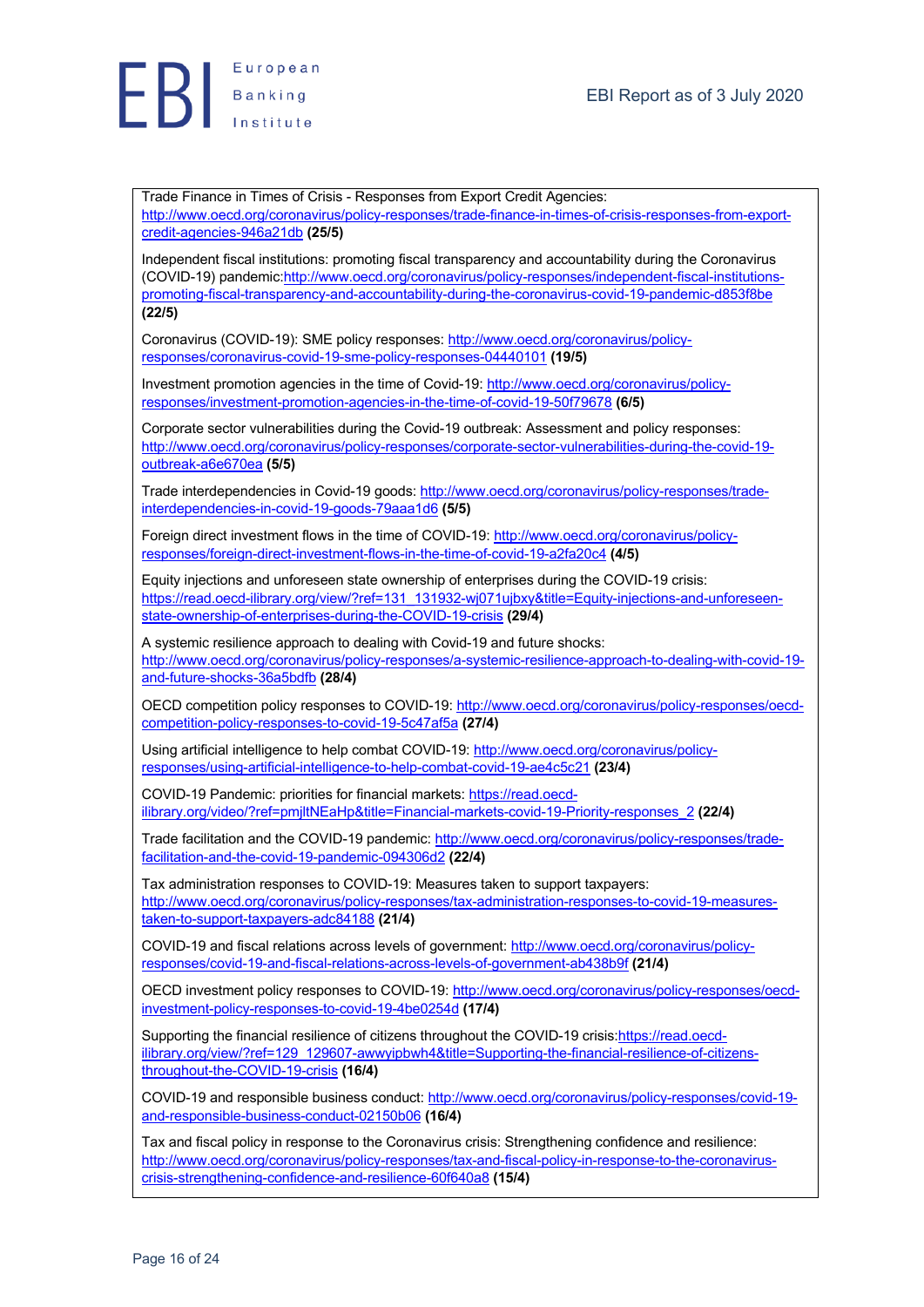

Government support and the COVID-19 pandemic: http://www.oecd.org/coronavirus/policyresponses/government-support-and-the-covid-19-pandemic-cb8ca170 **(14/4)**

Tax administration responses to COVID-19: Business continuity considerations: http://www.oecd.org/coronavirus/policy-responses/tax-administration-responses-to-covid-19-businesscontinuity-considerations-953338dc **(7/4)**

OECD Secretariat analysis of tax treaties and the impact of the COVID-19 crisis: http://www.oecd.org/coronavirus/policy-responses/oecd-secretariat-analysis-of-tax-treaties-and-the-impactof-the-covid-19-crisis-947dcb01 **(3/4)**

Global financial markets policy responses to COVID-19: http://www.oecd.org/coronavirus/policyresponses/global-financial-markets-policy-responses-to-covid-19-2d98c7e0 **(31/3)**

Public debt management responses to COVID-19: https://read.oecdilibrary.org/view/?ref=126\_126652xww0besra3&title=Public\_debt\_management\_responses\_to\_COVID-19 (**21/3)**

Supporting people and companies to deal with the COVID-19 virus: Options for an immediate employment and social-policy response: http://www.oecd.org/coronavirus/policy-responses/supporting-people-andcompanies-to-deal-with-the-covid-19-virus-options-for-an-immediate-employment-and-social-policyresponse-d33dffe6 **(20/3)**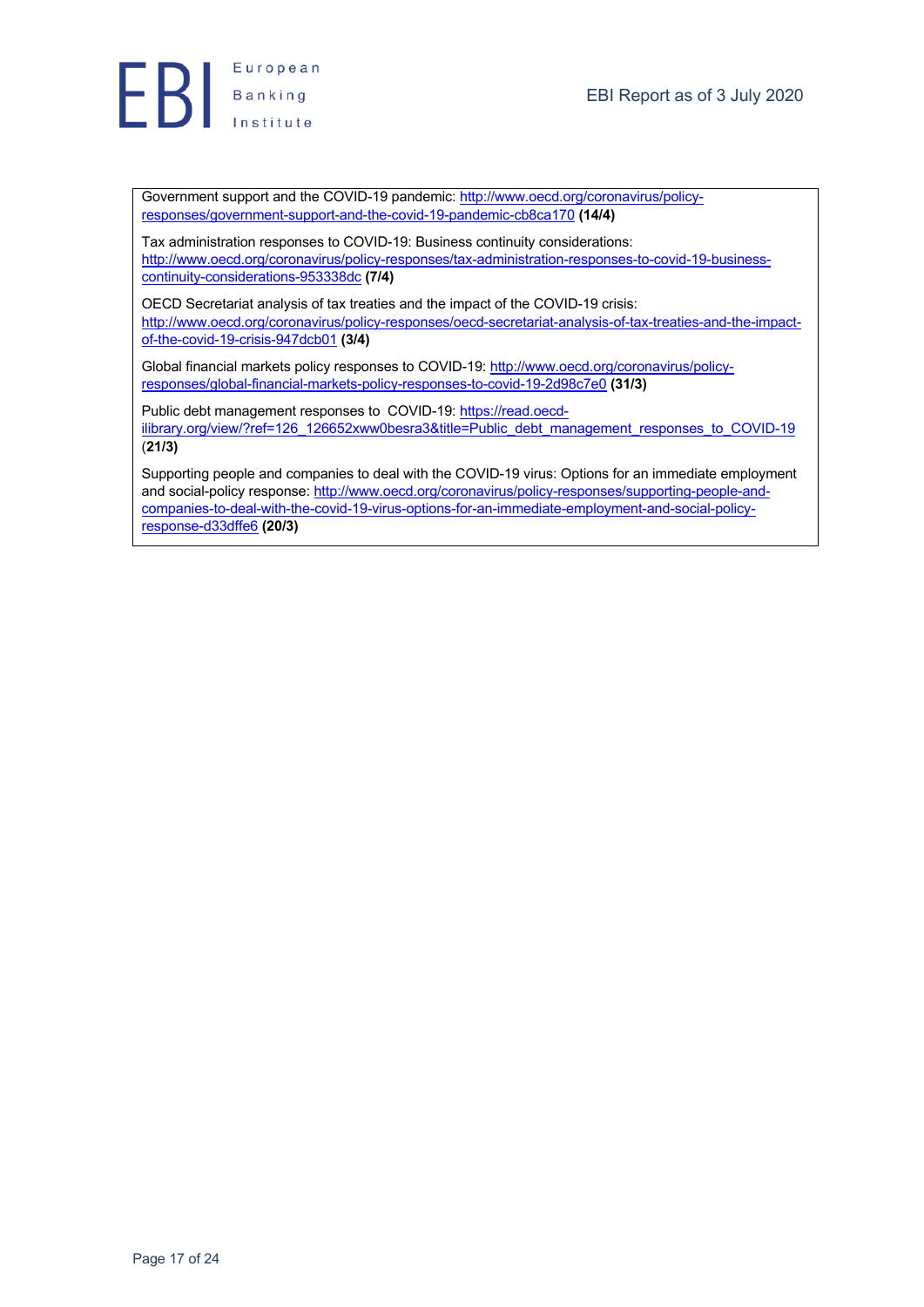

| II. Financial Stability - Banking Regulation                                                                                                                                                                                                                            |
|-------------------------------------------------------------------------------------------------------------------------------------------------------------------------------------------------------------------------------------------------------------------------|
| <b>A. International Level</b>                                                                                                                                                                                                                                           |
| 1. Financial Stability Board (FSB)                                                                                                                                                                                                                                      |
| FSB statement on the impact of COVID-19 on global benchmark reform: https://www.fsb.org/2020/07/fsb-<br>statement-on-the-impact-of-covid-19-on-global-benchmark-reform (1/7)                                                                                            |
| COVID-19, the Financial Stability Board and the G20 Financial Reform Agenda:<br>https://www.fsb.org/2020/06/covid-19-the-financial-stability-board-and-the-g20-financial-reform-agenda<br>(25/6)                                                                        |
| FSB Americas group discusses financial vulnerabilities and the impact of COVID-19:<br>https://www.fsb.org/2020/06/fsb-americas-group-discusses-financial-vulnerabilities-and-the-impact-of-covid-<br>19(5/6)                                                            |
| FSB Europe group discusses financial vulnerabilities and responses to the COVID-19 pandemic:<br>https://www.fsb.org/2020/05/fsb-europe-group-discusses-financial-vulnerabilities-and-responses-to-the-<br>covid-19-pandemic (28/5)                                      |
| Financial policymakers discuss responses to COVID-19 with the private sector:<br>https://www.fsb.org/2020/05/financial-policymakers-discuss-responses-to-covid-19-with-the-private-sector<br>(26/5)                                                                     |
| FSB Sub-Saharan Africa group discusses regional financial stability and the impact of COVID-19:<br>https://www.fsb.org/2020/04/fsb-sub-saharan-africa-group-discusses-regional-financial-stability-and-the-<br>impact-of-covid-19/(28/4)                                |
| Call with trade associations on COVID-19: https://www.fsb.org/wp-content/uploads/Domanski-COVID-19-<br>trade-association-call.pdf (15/4)                                                                                                                                |
| FSB publishes report on international cooperation to address the financial stability implications of COVID-<br>19: https://www.fsb.org/2020/04/fsb-publishes-report-on-international-cooperation-to-address-the-financial-<br>stability-implications-of-covid-19 (15/4) |
| FSB Chair updates Finance Ministers and Central Bank Governors on COVID-19 response:<br>https://www.fsb.org/2020/04/fsb-chair-updates-finance-ministers-and-central-bank-governors-on-covid-19-<br>response (14/4)                                                      |
| FSB members take action to ensure continuity of critical financial services functions:<br>https://www.fsb.org/2020/04/fsb-members-take-action-to-ensure-continuity-of-critical-financial-services-<br>functions (2/4)                                                   |
| FSB coordinates financial sector work to buttress the economy in response to COVID-19:<br>https://www.fsb.org/2020/03/fsb-coordinates-financial-sector-work-to-buttress-the-economy-in-response-to-<br>covid-19 (20/3)                                                  |
| 2. Basel Committee on Banking Supervision (BCBS)                                                                                                                                                                                                                        |
| Basel Committee and IOSCO announce deferral of final implementation phases of the margin requirements<br>for non-centrally cleared derivatives: https://www.bis.org/press/p200403a.htm (3/4)                                                                            |
| Measures to reflect the impact of COVID-19: https://www.bis.org/bcbs/publ/d498.htm (3/4)                                                                                                                                                                                |
| Governors and Heads of Supervision announce deferral of Basel III implementation to increase operational<br>capacity of banks and supervisors to respond to COVID-19: https://www.bis.org/press/p200327.htm (27/3)                                                      |
| Basel Committee coordinates policy and supervisory response to Covid-19:<br>https://www.bis.org/press/p200320.htm (20/3)                                                                                                                                                |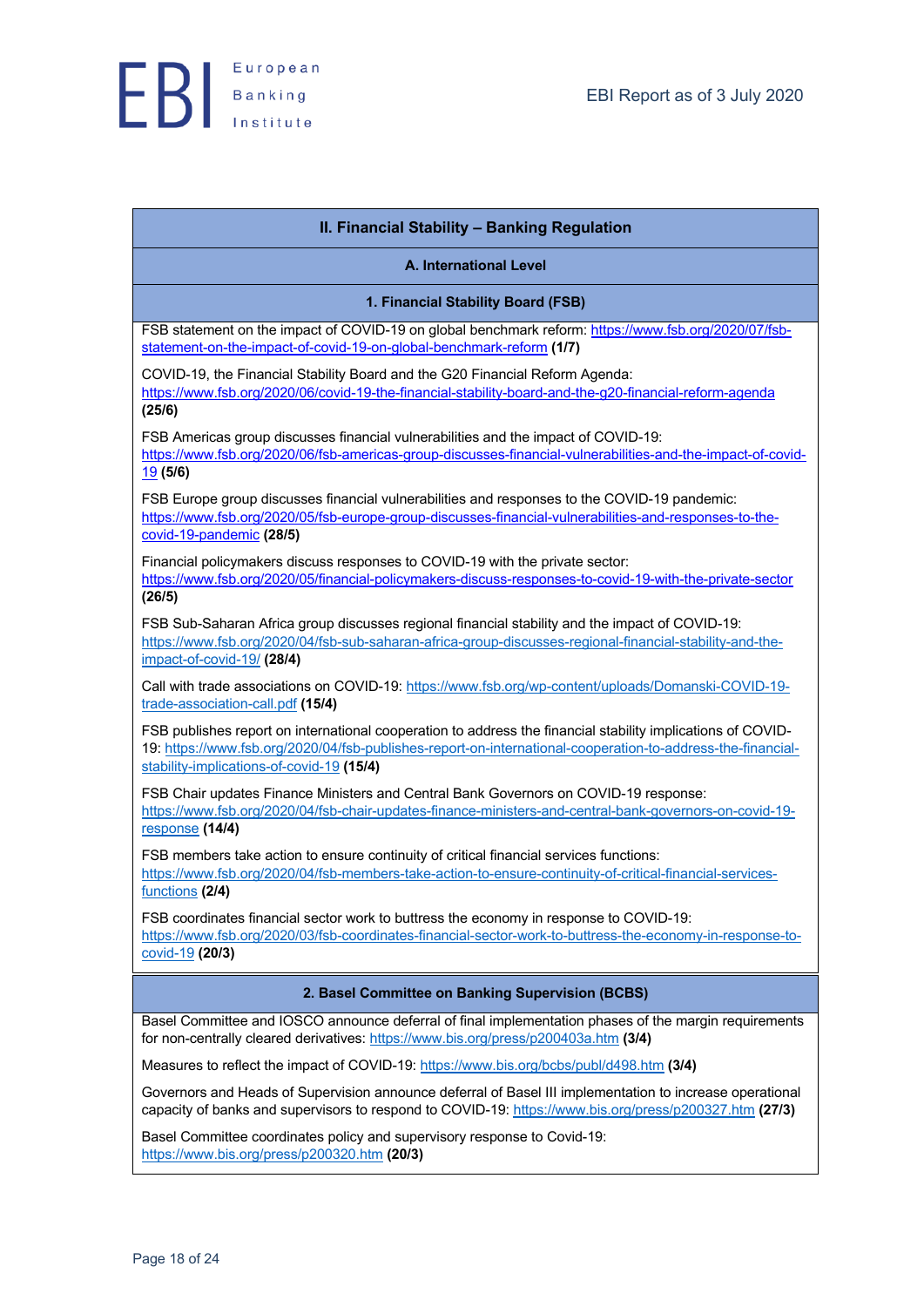#### **3. International Association of Deposit Insurers (IADI)**

Recent IADI COVID-19 Survey Results and Briefing Note on 'Ensuring Business Continuity and Effective Crisis Management Activities for Deposit Insurers': https://www.iadi.org/en/news/recent-iadi-covid-19 survey-results-and-briefing-note-on-ensuring-business-continuity-and-effective-crisis-managementactivities-for-deposit-insurers/ **(27/4)**

#### **B. EU – Euro Area Level**

#### **1. ECB – Single Supervisory Mechanism (SSM)**

ECB launches public consultation on its supervisory approach to consolidation: https://www.bankingsupervision.europa.eu/press/pr/date/2020/html/ssm.pr200701~3a15b9f8b1.en.html **(1/7)**

The COVID-19 crisis and its implications for fiscal policies: https://www.ecb.europa.eu/pub/economicbulletin/focus/2020/html/ecb.ebbox202004\_07~145cc90654.en.html **(18/6)**

Impact of the COVID-19 lockdown on trade in travel services: https://www.ecb.europa.eu/pub/economicbulletin/focus/2020/html/ecb.ebbox202004\_01~d1a38decec.en.html **(17/6)**

The COVID-19 pandemic and access to finance for small and medium-sized enterprises: evidence from survey data: https://www.ecb.europa.eu/pub/economic-

bulletin/focus/2020/html/ecb.ebbox202004\_03~45b9442bb3.en.html **(17/6)**

Coronavirus (COVID-19): market fear as implied by options prices: https://www.ecb.europa.eu/pub/economicbulletin/focus/2020/html/ecb.ebbox202004\_02~26672a3808.en.html **(17/6)**

COVID-19 and non-performing loans: lessons from past crises: https://www.ecb.europa.eu/pub/economicresearch/resbull/2020/html/ecb.rb200527~3fe177d27d.en.pdf **(27/5)**

Pandemic increases risks to financial stability:

https://www.ecb.europa.eu/press/pr/date/2020/html/ecb.pr200526~cbbd04bd5d.en.html **(26/5)**

Opinion on amendments to the Union prudential framework in response to the COVID-19 pandemic (CON/2020/16): https://www.bankingsupervision.europa.eu/ecb/legal/pdf/en\_con\_2020\_16.sign.pdf **(20/5)**

ECB Banking Supervision provides temporary relief for capital requirements for market risk: https://www.bankingsupervision.europa.eu/press/pr/date/2020/html/ssm.pr200416~ecf270bca.en.html **(16/4)**

ECB supports macroprudential policy actions taken in response to coronavirus outbreak: https://www.ecb.europa.eu/press/pr/date/2020/html/ecb.pr200415~96f622e255.en.html **(15/4)**

Recommendation of the ECB of 27 March 2020 on dividend distributions during the COVID-19 pandemic and repealing Recommendation ECB/2020/1 (ECB/2020/19, OJ C 102I, 30.3.2020, p. 1): https://eurlex.europa.eu/legal-

content/EN/TXT/?uri=uriserv:OJ.CI.2020.102.01.0001.01.ENG&toc=OJ:C:2020:102I:FULL **(30/3)**

ECB Banking Supervision provides further flexibility to banks in reaction to coronavirus: https://www.bankingsupervision.europa.eu/press/pr/date/2020/html/ssm.pr200320~4cdbbcf466.en.html **(20/3)**

ECB Banking Supervision provides temporary capital and operational relief in reaction to coronavirus: https://www.bankingsupervision.europa.eu/press/pr/date/2020/html/ssm.pr200312~43351ac3a c.en.html **(12/3)**

#### **2. European Banking Authority (EBA)**

EBA extends deadline for the application of its Guidelines on payment moratoria to 30 September: https://eba.europa.eu/eba-extends-deadline-application-its-guidelines-payment-moratoria-30-september **(18/6)**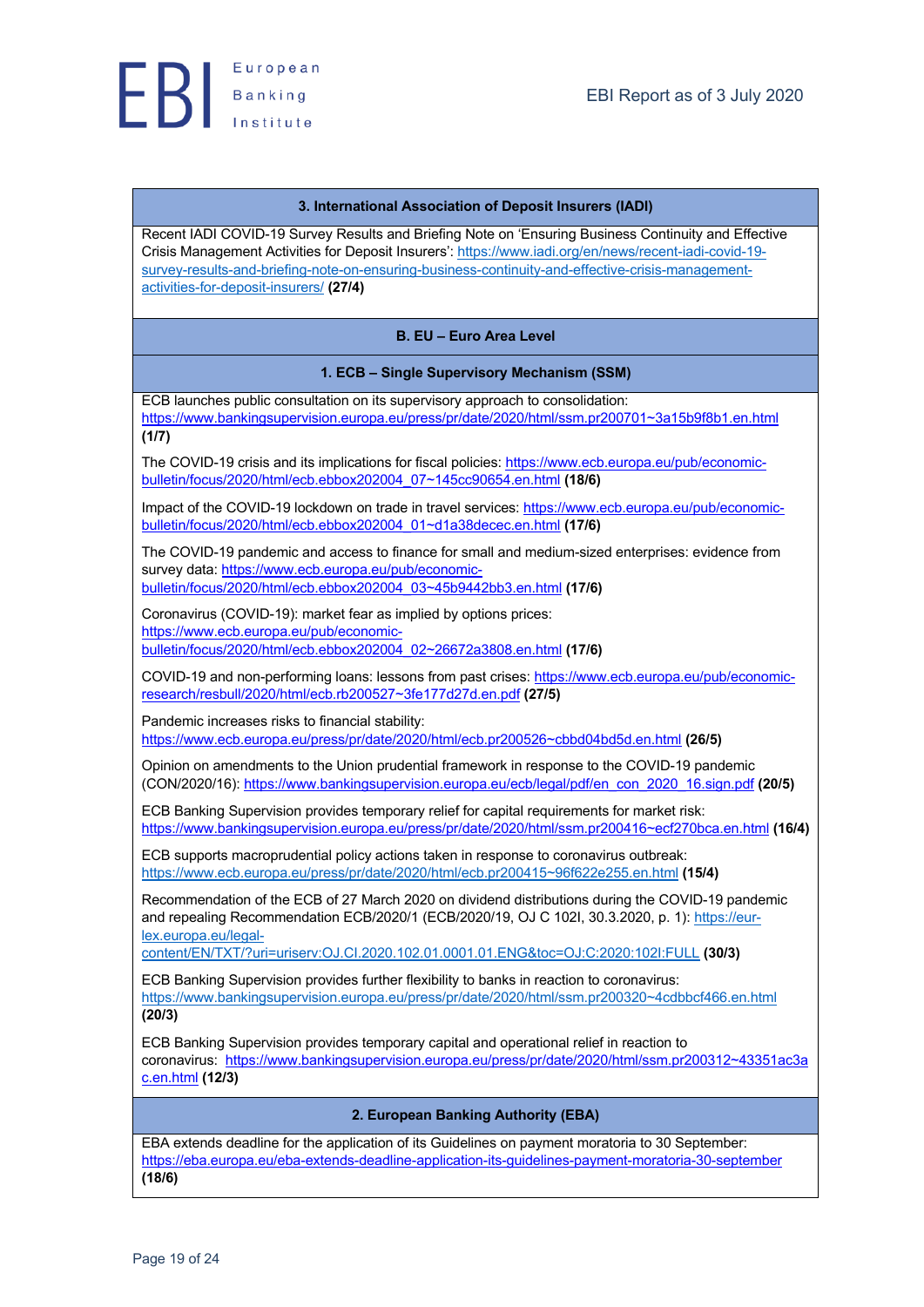

EBA releases bank-by-bank data at the start of the COVID-19 crisis: https://eba.europa.eu/eba-releasesbank-bank-data-start-covid-19-crisis **(8/6)**

EBA issues Guidelines to address gaps in reporting data and public information in the context of COVID-19: https://eba.europa.eu/eba-issues-guidelines-address-gaps-reporting-data-and-public-information-contextcovid-19 **(2/6)**

Thematic note - Preliminary analysis of impact of COVID-19 on EU banks:

https://eba.europa.eu/sites/default/documents/files/document\_library/Risk%20Analysis%20and%20Data/Ris k%20Assessment%20Reports/2020/Thematic%20notes/883986/Thematic%20note%20-

%20Preliminary%20analysis%20of%20impact%20of%20COVID-

19%20on%20EU%20banks%20%E2%80%93%20May%202020.pdf **(25/5)**

Joint RTS on amendments to the bilateral margin requirements under EMIR in response to the COVID-19 outbreak: https://eba.europa.eu/joint-rts-amendments-bilateral-margin-requirements-under-emir-responsecovid-19-outbreak **(4/5)**

EBA provides further guidance on the use of flexibility in relation to COVID-19 and calls for heightened attention to risks: https://eba.europa.eu/eba-provides-further-guidance-use-flexibility-relation-covid-19-andcalls-heightened-attention-risks **(22/4)**

EU banks sail through the Corona crisis with sound capital ratios: https://eba.europa.eu/eu-banks-sailthrough-corona-crisis-sound-capital-ratios **(14/4)**

Guidelines on legislative and non-legislative moratoria on loan repayments applied in the light of the COVID-19 crisis (EBA/GL/2020/02):

https://eba.europa.eu/sites/default/documents/files/document\_library/Publications/Guidelines/2020/Guidelin es%20on%20legislative%20and%20non-

legislative%20moratoria%20on%20loan%20repayments%20applied%20in%20the%20light%20of%20the%2 0COVID-19%20crisis/EBA-GL-2020-02%20Guidelines%20on%20payment%20moratoria.pdf **(2/4)**

EBA provides additional clarity on measures to mitigate the impact of COVID-19 on the EU banking sector: https://eba.europa.eu/eba-provides-additional-clarity-on-measures-mitigate-impact-covid-19-eu-bankingsector **(31/3)**

EBA provides clarity to banks and consumers on the application of the prudential framework in light of COVID-19 measures: https://eba.europa.eu/eba-provides-clarity-banks-consumers-application-prudentialframework-light-covid-19-measures **(25/3)**

EBA statement on actions to mitigate the impact of COVID-19 on the EU banking sector: https://eba.europa.eu/eba-statement-actions-mitigate-impact-covid-19-eu-banking-sector **(12/3)**

# **3. Single Resolution Board (SRB)**

MREL: the next steps: https://srb.europa.eu/en/node/1028 **(17/6)**

Resolution planning cycle 2020: setting a course for financial stability: https://srb.europa.eu/en/node/981 **(7/5)**

COVID-19 crisis: the SRB's approach to MREL targets: https://srb.europa.eu/en/node/967 **(8/4)**

An extraordinary challenge: SRB actions to support efforts to mitigate the economic impact of the COVID-19 outbreak: https://srb.europa.eu/en/node/965 **(1/4)**

Letter to banks under the SRB's remit on potential operational relief measures related to the COVID-19 outbreak: https://srb.europa.eu/en/node/965 **(1/4)**

#### **4. European Systemic Risk Board (ESRB)**

The General Board of the ESRB held its 38th regular meeting on 25 June 2020: https://www.esrb.europa.eu/news/pr/date/2020/html/esrb.pr200702~87d1563eba.en.html **(2/7)**

Recommendation of the ESRB of 2 June 2020 amending Recommendation ESRB/2015/2 on the assessment of cross-border effects of and voluntary reciprocity for macroprudential policy measures (OJ C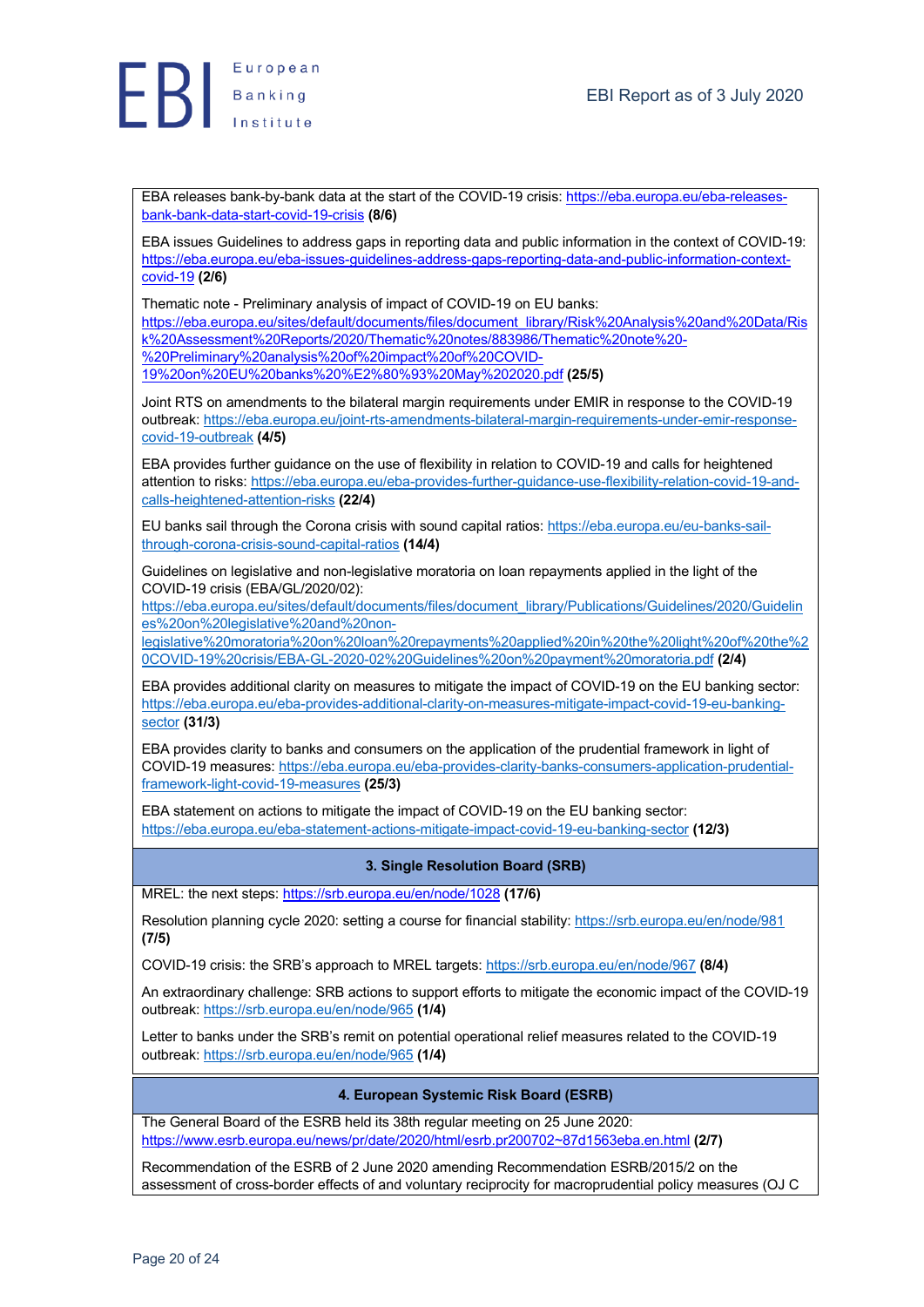

217, 1.7.2020, p. 1): https://eur-lex.europa.eu/legalcontent/EN/TXT/?uri=uriserv:OJ.C\_.2020.217.01.0001.01.ENG&toc=OJ:C:2020:217:TOC **(1/7)**

Recommendation of the ESRB of 27 May 2020 on restriction of distributions during the COVID-19 pandemic (OJ C 212, 26.6.2020, p. 1): https://eur-lex.europa.eu/legal-

content/EN/TXT/?uri=uriserv%3AOJ.C\_.2020.212.01.0001.01.ELL&toc=OJ%3AC%3A2020%3A212%3ATO C **(26/6)**

Decision of the ESRB of 2 June 2020 on the cancellation of certain reports on actions and measures taken pursuant to Recommendation ESRB/2014/1 and Recommendation ESRB/2015/2 of the European Systemic .<br>Risk Board (OJ C 205, 19.6.2020, p. 13): https://eur-

lex.europa.eu/legalcontent/EN/TXT/?uri=uriserv:OJ.C\_.2020.205.01.0013.01.ENG&toc=OJ:C:2020:205:TO C **(19/6)**

Recommendation of the ESRB of 6 May 2020 on liquidity risks in investment funds (ESRB/2020/4, OJ C 200, 15.6.2020, p. 1): https://eur-lex.europa.eu/legalcontent/EN/TXT/?uri=uriserv:OJ.C\_.2020.200.01.0001.01.ENG&toc=OJ:C:2020:200:TOC **(15/6)**

The General Board of the ESRB takes second set of actions in response to the coronavirus emergency at its extraordinary meeting on 27 May 2020:

https://www.esrb.europa.eu/news/pr/date/2020/html/esrb.pr200608~c9d71f035a.en.html **(8/6)**

The General Board of the ESRB takes first set of actions to address the coronavirus emergency at its extraordinary meeting on 6 May 2020:

https://www.esrb.europa.eu/news/pr/date/2020/html/esrb.pr200514~bb1f96a327.en.html **(14/5)**

Policy measures in response to the COVID-19 pandemic: https://www.esrb.europa.eu/home/coronavirus/html/index.en.html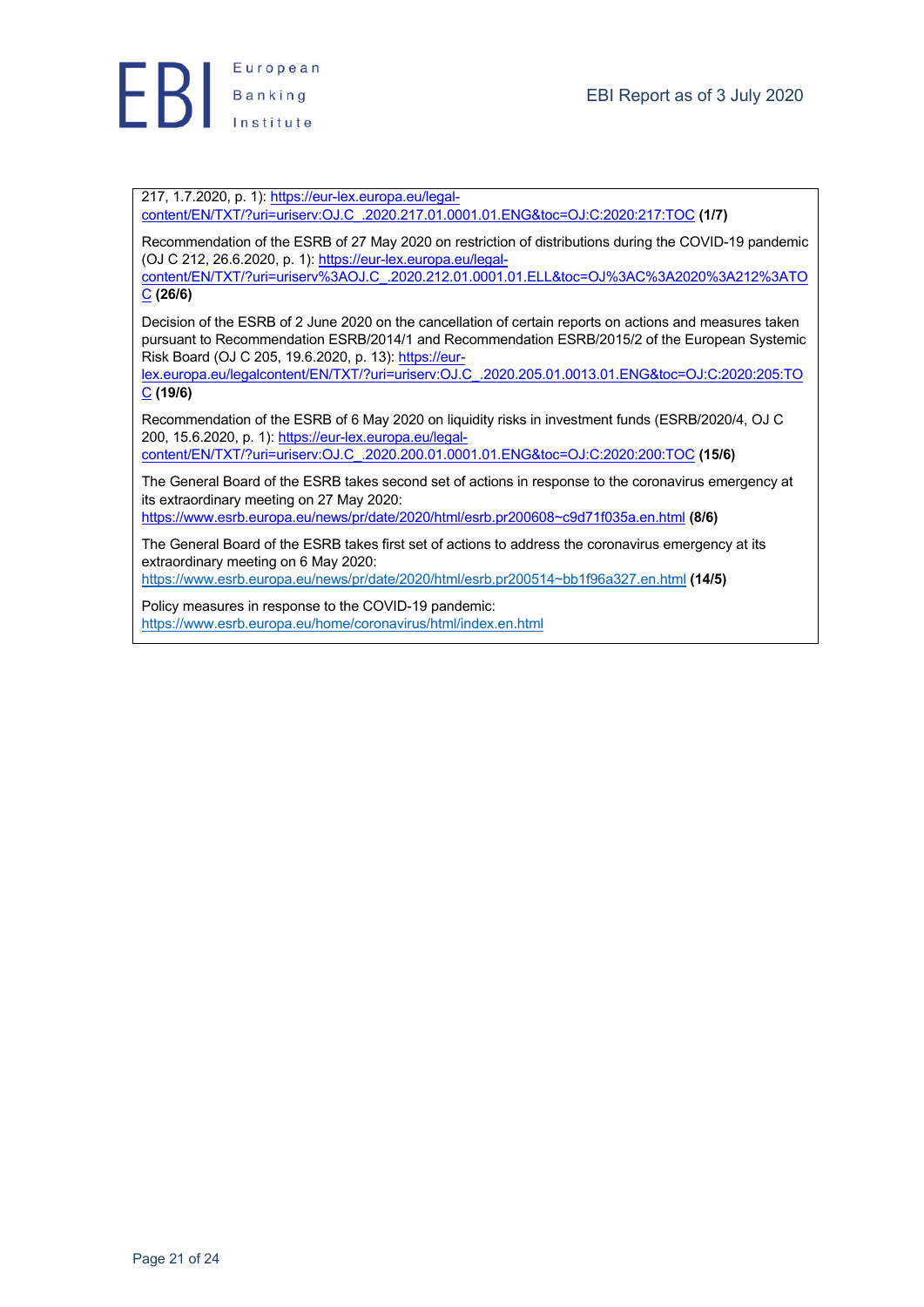

## **III. Capital Markets Regulation**

#### **A. International Level: International Organization of Securities Commissions (IOSCO)**

IOSCO encourages issuers' fair disclosure about COVID-19 related impacts: https://www.iosco.org/news/pdf/IOSCONEWS568.pdf **(29/5)**

Financial policymakers discuss responses to COVID-19 with the private sector: https://www.iosco.org/news/pdf/IOSCONEWS566.pdf **(26/5)**

IOSCO reprioritizes its work program to address impact of COVID-19: https://www.iosco.org/news/pdf/IOSCONEWS562.pdf **(8/4)**

IOSCO Statement on Application of Accounting Standards during the COVID-19 Outbreak: https://www.iosco.org/news/pdf/IOSCONEWS561.pdf **(3/4)**

Basel Committee and IOSCO announce deferral of final implementation phases of the margin requirements for noncentrally cleared derivatives: https://www.iosco.org/news/pdf/IOSCONEWS560.pdf **(3/4)**

Securities regulators coordinate responses to COVID-19 through IOSCO: https://www.iosco.org/news/pdf/IOSCONEWS559.pdf **(25/3)**

#### **B. EU Level: European Securities and Markets Authority (ESMA)**

ESMA renews its Decision requiring net short position holders to report positions of 0.1% and above: https://www.esma.europa.eu/press-news/esma-news/esma-renews-its-decision-requiring-net-short-positionholders-report-positions **(11/6)**

ESMA publishes statement on MiFIR open access and COVID-19: https://www.esma.europa.eu/pressnews/esma-news/esma-publishes-statement-mifir-open-access-and-covid-19 **(11/6)**

ESMA calls for transparency on COVID-19 effects in half-yearly financial reports: https://www.esma.europa.eu/press-news/esma-news/esma-calls-transparency-covid-19-effects-in-halfyearly-financial-reports **(20/5)**

ESMA – non-renewal and termination of short selling bans by Austrian FMA, Belgian FSMA, French AMF, Greek HCMC, Italian CONSOB and Spanish CNMV: https://www.esma.europa.eu/press-news/esmanews/esma-%E2%80%93-non-renewal-and-termination-short-selling-bans-austrian-fma-belgian-fsma **(18/5)**

ESMA supports ESRB actions to address COVID-related systemic vulnerabilities: https://www.esma.europa.eu/press-news/esma-news/esma-supports-esrb-actions-address-covid-relatedsystemic-vulnerabilities **(14/5)**

ESMA highlights challenges for rating Collateralised Loan Obligations: https://www.esma.europa.eu/pressnews/esma-news/esma-highlights-challenges-rating-collateralised-loan-obligations **(13/5)**

ESMA reminds firms of conduct of business obligations under MiFID II: https://www.esma.europa.eu/pressnews/esma-news/esma-reminds-firms-conduct-business-obligations-under-mifid-ii **(6/5)**

Joint RTS on amendments to the bilateral margin requirements under EMIR in response to the COVID-19 outbreak: https://eba.europa.eu/joint-rts-amendments-bilateral-margin-requirements-under-emir-responsecovid-19-outbreak **(4/5)**

ESMA issues new Q&A on Alternative Performance Measures in the context of COVID-19: https://www.esma.europa.eu/press-news/esma-news/esma-issues-new-qa-alternative-performancemeasures-in-context-covid-19 **(17/4)**

ESMA Decision (EU) 2020/525 of 16 March 2020 to require natural or legal persons who have net short positions to temporarily lower the notification thresholds of net short positions in relation to the issued shares capital of companies whose shares are admitted to trading on a regulated market above a certain threshold to notify the competent authorities in accordance with point (a) of Article 28(1) of Regulation (EU) No 236/2012 of the European Parliament and of the Council (OJ L 116, 15.4.2020, p. 5): https://eurlex.europa.eu/legal-

content/EN/TXT/?uri=uriserv:OJ.L\_.2020.116.01.0005.01.ENG&toc=OJ:L:2020:116:FULL **(15/4)**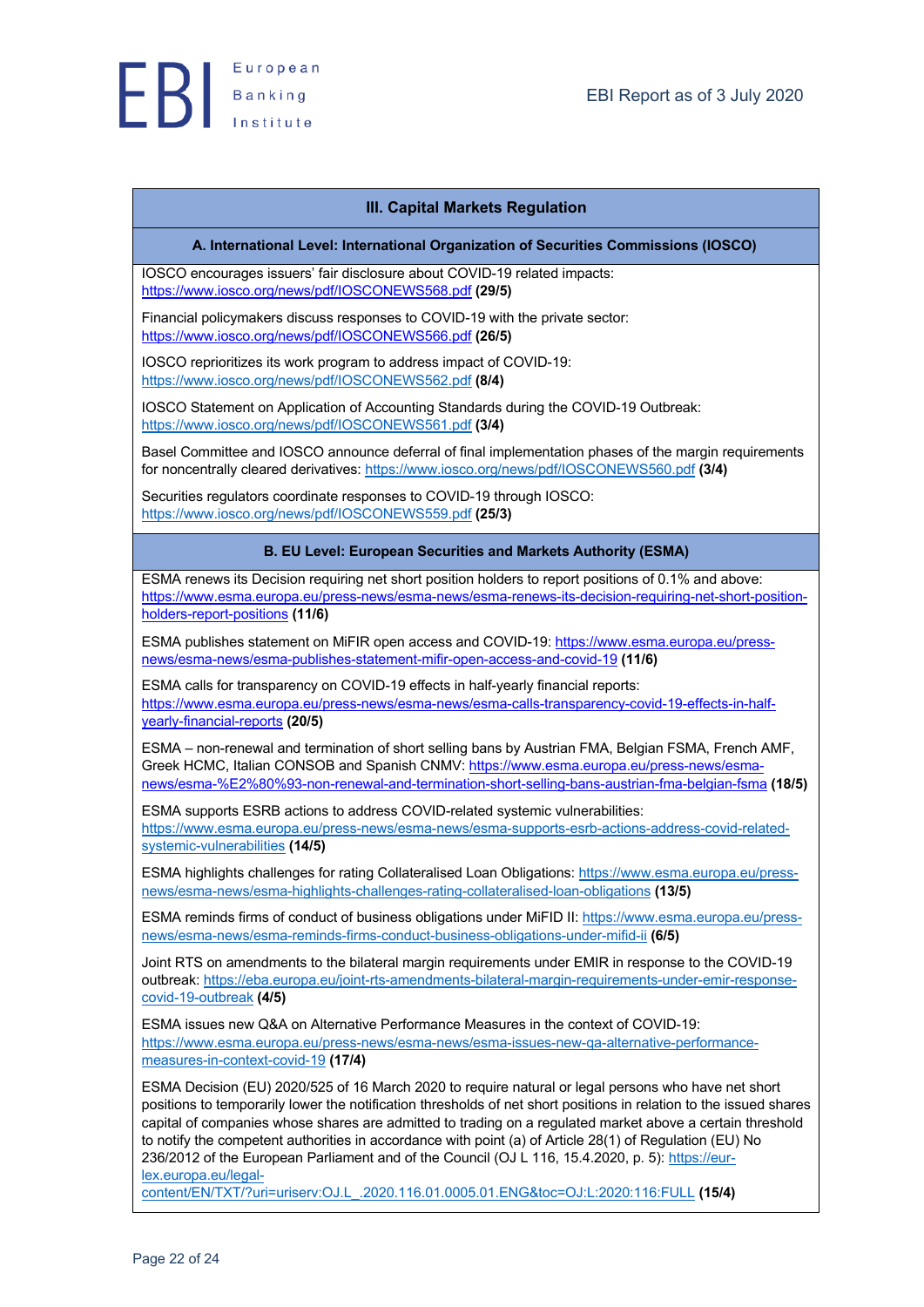



ESMA issues positive opinions on short selling bans by Austrian FMA, Belgian FSMA, French AMF, Greek HCMC and Spanish CNMV: https://www.esma.europa.eu/press-news/esma-news/esma-issues-positiveopinions-short-selling-bans-austrian-fma-belgian-fsma **(15/4)**

ESMA postpones publication dates for annual non-equity transparency calculations and quarterly SI data: https://www.esma.europa.eu/press-news/esma-news/esma-postpones-publication-dates-annual-non-equitytransparency-calculations **(9/4)**

ESMA promotes coordinated action regarding benchmarks external audit requirements: https://www.esma.europa.eu/press-news/esma-news/esma-promotes-coordinated-action-regardingbenchmarks-external-audit **(9/4)**

ESMA sets out supervisory expectations on publication of investment funds' periodic reports: https://www.esma.europa.eu/press-news/esma-news/esma-sets-out-supervisory-expectations-publicationinvestment-funds-periodic **(9/4)**

ESMA updates its risk assessment in light of the COVID-19 pandemic: https://www.esma.europa.eu/pressnews/esma-news/esma-updates-its-risk-assessment-in-light-covid-19-pandemic **(2/4)**

ESMA provides clarifications for best execution reports under MiFID II: https://www.esma.europa.eu/pressnews/esma-news/esma-provides-clarifications-best-execution-reports-under-mifid-ii **(31/3)**

ESMA issues guidance on financial reporting deadlines in light of COVID-19: https://www.esma.europa.eu/press-news/esma-news/esma-issues-guidance-financial-reporting-deadlinesin-light-covid-19 **(27/3)**

ESMA confirms application date of equity transparency calculations: https://www.esma.europa.eu/pressnews/esma-news/esma-confirms-application-date-equity-transparency-calculations **(27/3)**

ESMA clarifies position on SFTR Backloading: https://www.esma.europa.eu/press-news/esma-news/esmaclarifies-position-sftr-backloading **(26/3)**

ESMA issues guidance on accounting implications of COVID-19: https://www.esma.europa.eu/pressnews/esma-news/esma-issues-guidance-accounting-implications-covid-19 **(25/3)**

ESMA sets out approach on MiFIR Tick-Size Regime for Systematic Internalisers: https://www.esma.europa.eu/press-news/esma-news/esma-sets-out-approach-mifir-tick-size-regimesystematic-internalisers **(20/3)**

ESMA clarifies position on call taping under MIFID II: https://www.esma.europa.eu/press-news/esmanews/esma-clarifies-position-call-taping-under-mifid-ii **(20/3)**

ESMA issues positive opinions on bans on net short positions by Belgian FSMA and Greek HCMC: https://www.esma.europa.eu/press-news/esma-news/esma-issues-positive-opinions-bans-net-shortpositions-belgian-fsma-and-greek **(19/3)**

ESMA sets out approach to SFTR implementation: https://www.esma.europa.eu/press-news/esmanews/esma-sets-out-approach-sftr-implementation **(19/3)**

ESMA issues positive opinion on short selling ban by French AMF and Spanish CNMV: https://www.esma.europa.eu/press-news/esma-news/esma-issues-positive-opinion-short-selling-ban-frenchamf **(18/3)**

ESMA issues positive opinion on short selling ban by Italian CONSOB: https://www.esma.europa.eu/pressnews/esma-news/esma-issues-positive-opinion-short-selling-ban-italian-consob-1 **(17/3)**

ESMA requires net short position holders to report positions of 0.1% and above: https://www.esma.europa.eu/press-news/esma-news/esma-requires-net-short-position-holders-reportpositions-01-and-above **(16/3)**

ESMA recommends action by financial market participants for COVID-19 impact: https://www.esma.europa.eu/press-news/esma-news/esma-recommends-action-financial-marketparticipants-covid-19-impact **(11/3)**